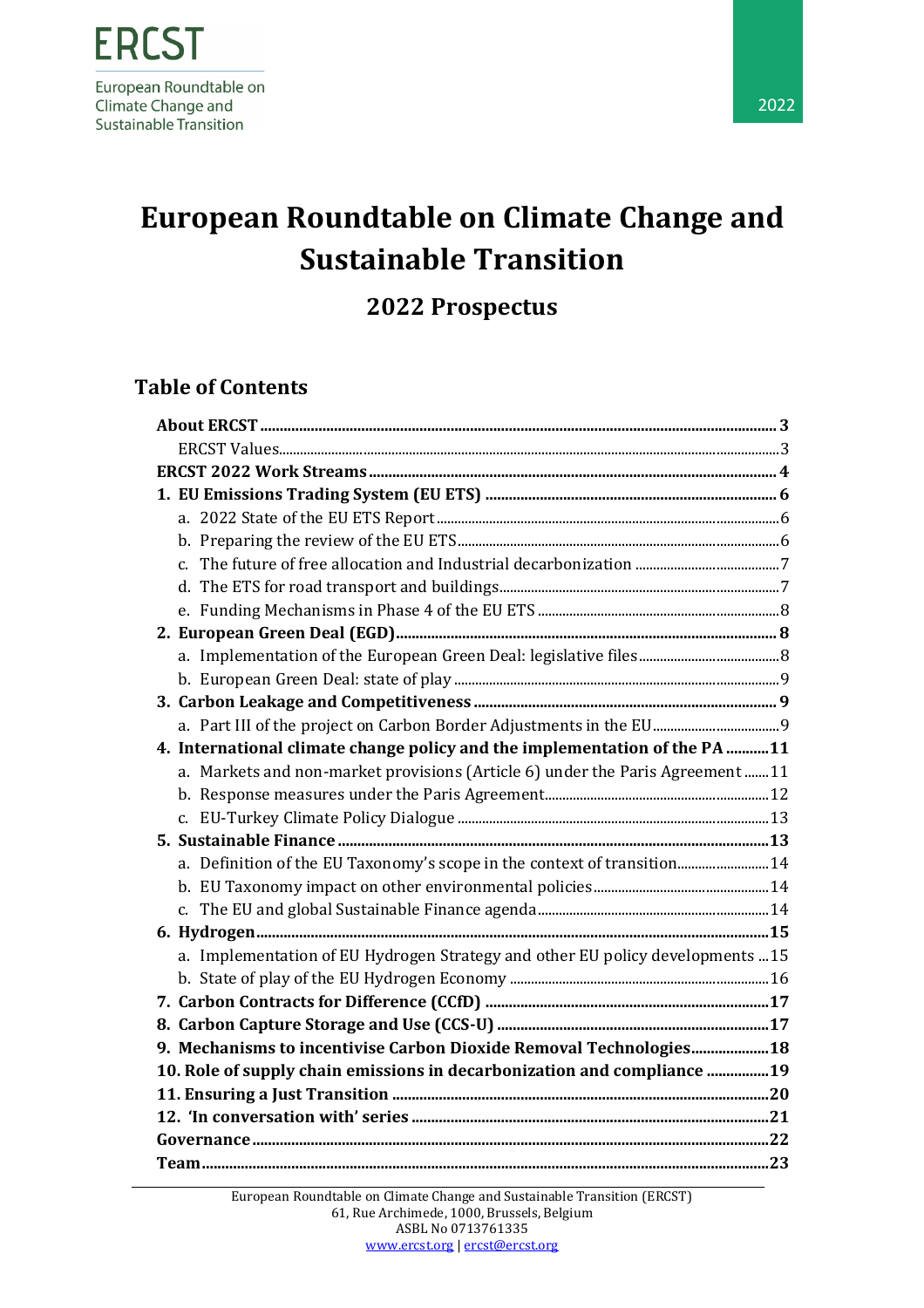# **ERCST**

European Roundtable on Climate Change and Sustainable Transition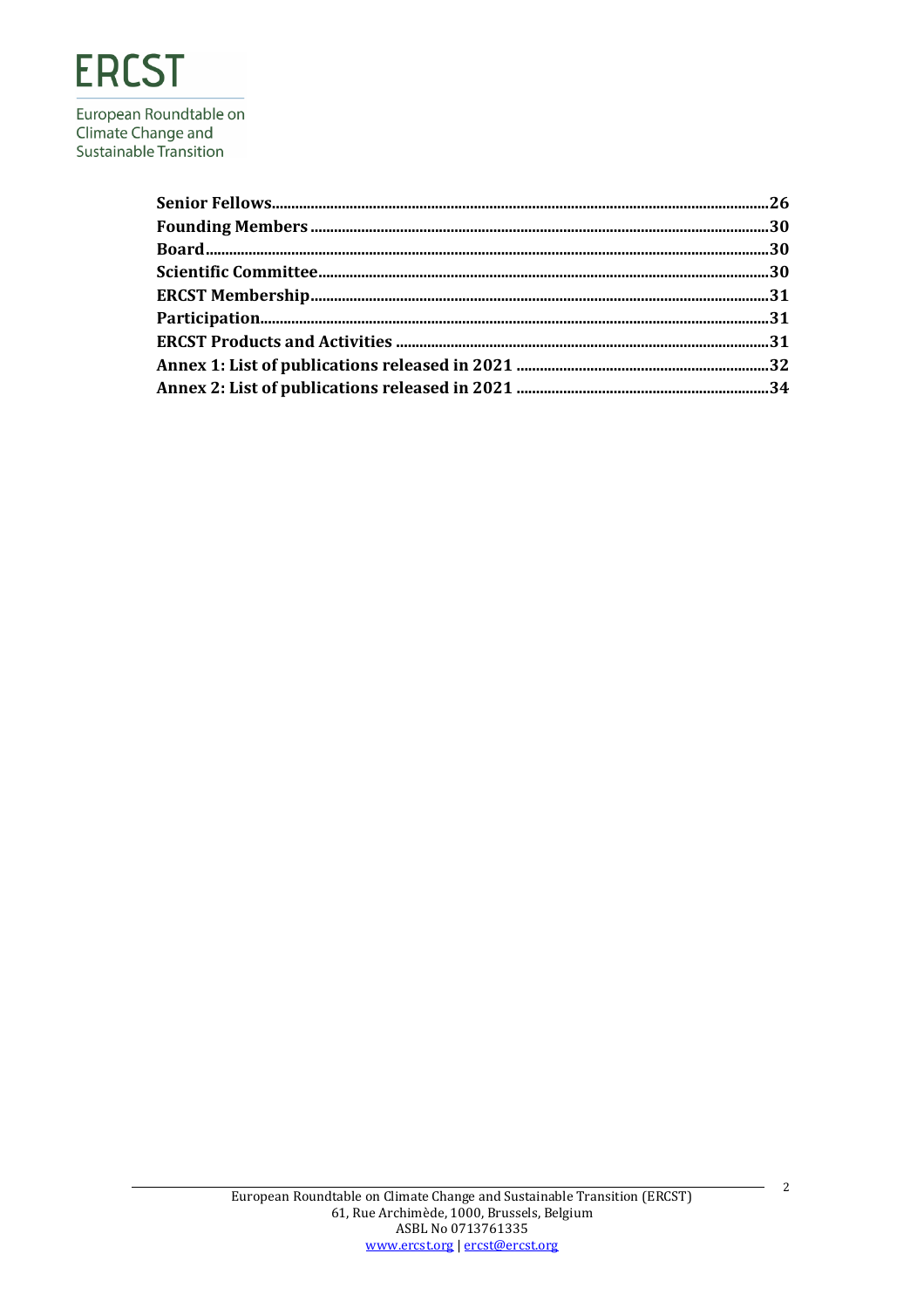# **About ERCST**

<span id="page-2-0"></span>The European Roundtable on Climate Change and Sustainable Transition (ERCST) is an independent, not-for-profit think tank, registered under Belgian law (as an 'association sans but lucratif'), based in the heart of the European quarter in Brussels. More information on ERCST can be found in the 'Governance' [chapter.](#page-20-1)

The mission of ERCST is to provide a neutral space where policymakers and regulators can meet stakeholders, and discuss climate change policy, including how to manage a sustainable transition to a low-carbon society. While focused on European climate policy, ERCST fully recognises, and incorporates in its activities and thinking, the global dimensions of climate change policy.

ERCST aims to provide rigorous intellectual analysis, stemming from the experience and input of its staff, as well as other research available, and the input of the stakeholders who join its activities.

It represents its own views and strives to ensure in a very strict way its independence and integrity. ERCST aims to provide original ideas and research into European and international debates, which it can fully support through the logic of its arguments and the evidence that it can bring forward.

ERCST is therefore open to researchers, NGOs, experts, and other stakeholders, filling a gap in the institutional "climate landscape". It is a place where all views will be welcomed, encouraged, and listened to.

In 2022, ERCST will continue its efforts and work organised in a number of work streams that operate with different formats such as online webinars, brainstorm sessions, task forces, moderated roundtables in Brussels and other capitals, briefings and lunchtime meetings.

### <span id="page-2-1"></span>**ERCST Values**

ERCST is committed to the goals and principles of the Paris Agreement and works towards promoting a just, inclusive, and sustainable global transition.

ERCST has always been careful to ensure an inclusive working environment and to be attentive to gender diversity and to the plurality of voices represented in its initiatives. When this is not reflected in one of our publications or events, it is due to the unavailability of the consulted experts to participate, to choices of organizations on their representation or specific representation in the respective organization.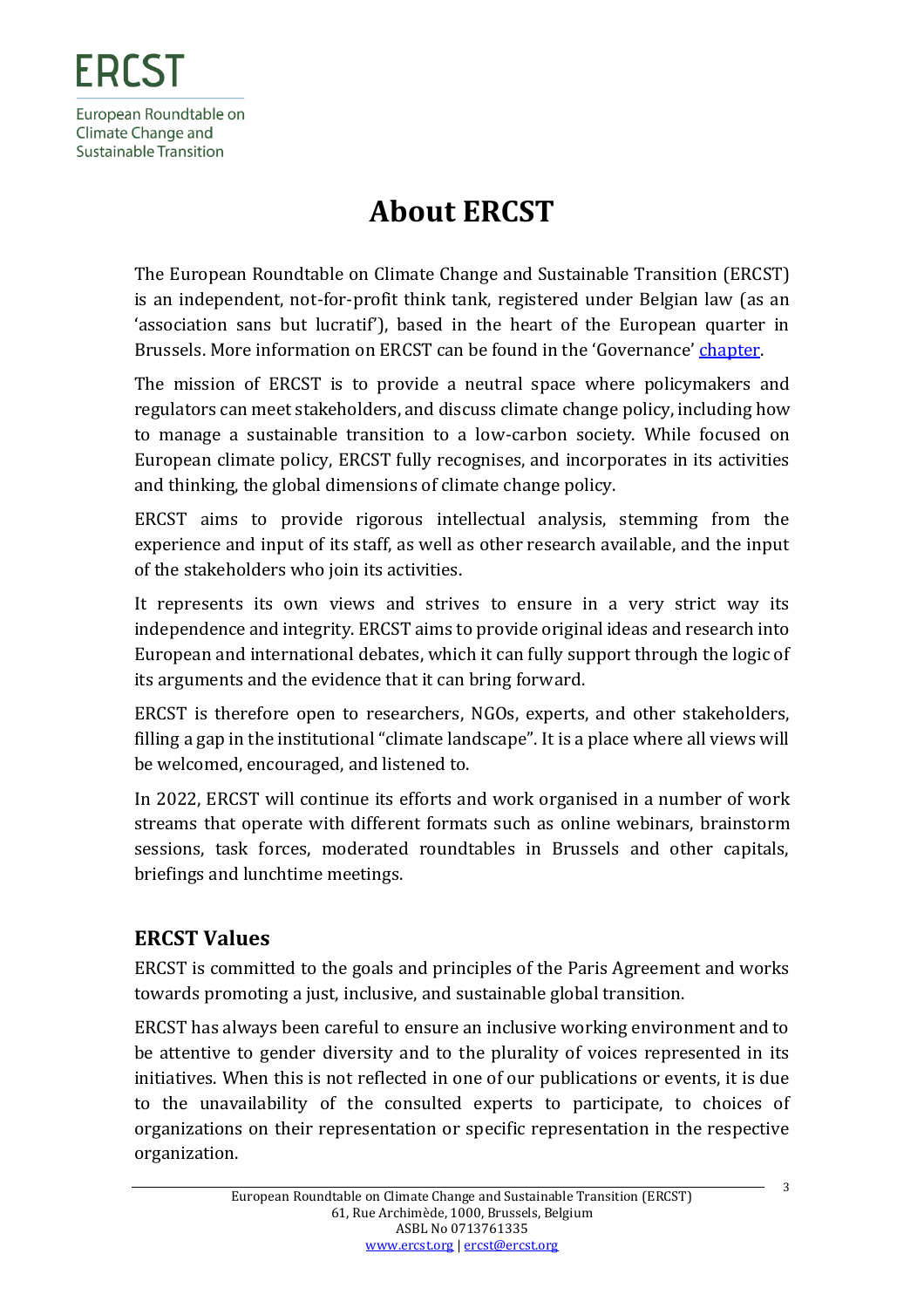# **ERCST 2022 Work Streams**

<span id="page-3-0"></span>ERCST plans to structure its work for 2022 around the following work streams, which are further discussed in detail below:

#### **1. EU ETS**

- a. 2022 State of the EU ETS Report
- b. The extension of the ETS to other sectors
- c. The future of free allocation and Industrial decarbonization
- d. The interlinkages between carbon pricing, energy prices and the sustainability of the energy transition

#### **2. European Green Deal**

- a. European Green Deal: state of play and process
- b. Progress in the implementation of the European Green Deal assessment
- c. Fit for 55 package key aspects and way forward

#### **3. Competitiveness and carbon leakage**

- a. Part III of the project on Carbon Border Adjustments in the EU
- **4. International climate change policy and the implementation of the Paris Agreement:**
	- a. Markets and non-market provisions (Article 6) under the Paris Agreement
	- b. Response measures under the Paris Agreement
	- c. EU-Turkey Climate Policy Dialogue

#### **5. Sustainable Finance**

- a. Definition of EU Taxonomy's scope in the context of transition
- b. EU Taxonomy impact on other environmental policies
- c. The EU and global Sustainable Finance agenda

#### **6. Hydrogen**

- a. Implementation of EU Hydrogen Strategy
- b. State of play of the EU Hydrogen Economy
- **7. Carbon Contracts for Difference (CCfD)**
- **8. Carbon Capture Storage and Use (CCS-U)**
- **9. Mechanisms to incentivise Carbon Dioxide Removal Technologies**
- **10. Role of supply chain emissions in decarbonization and compliance**
- **11. Ensuring a Just Transition**
- **12. 'In conversation with' series**

This list is indicative and will be continuously revised and updated throughout the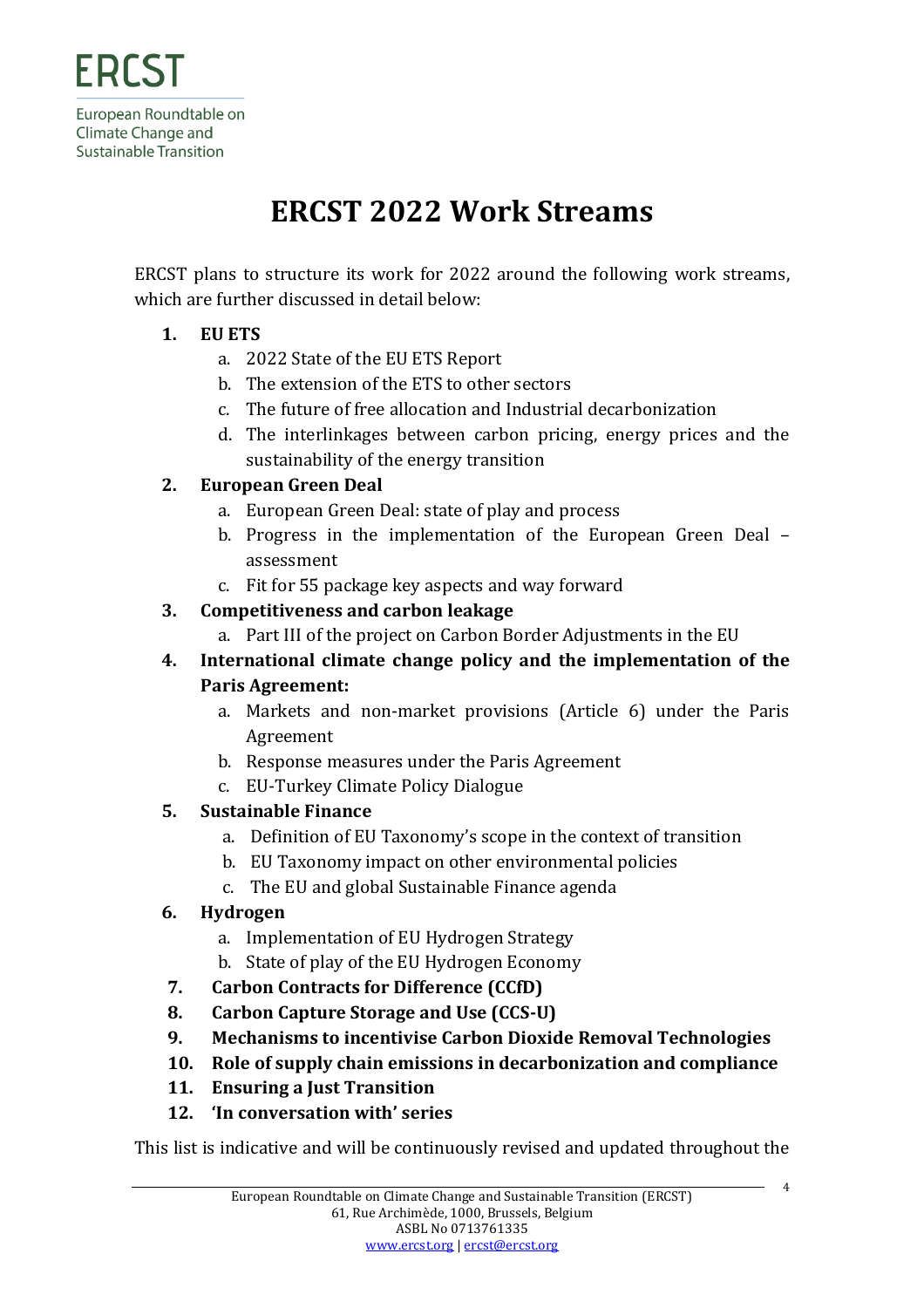year. Moreover, the focus and activities might be adapted as the 2022 political agenda develops.

### **Tentative Timeline of Activities 2022**

#### *January 2022*

- EU ETS: Analysis on the draft proposal for ETS and MSR Review by rapporteurs in Parliament Committees
- 2022 State of EU ETS Report brainstorm meeting with stakeholders
- ETS workshop on free allocation and industrial decarbonization
- Launch of Phase 3 of CBAM project
- CBAM International Townhalls

#### *February 2022*

- State of the European Green Deal discussions
- Fit for 55 policies (ETS, ETD and CBAM)
- EU-Turkey Climate Policy Dialogue workshop
- CBAM expert and stakeholder consultation

#### *March 2022*

- 2022 State of EU ETS Report presentation of draft report
- CBAM Report 1 and 2

#### *Q2 2022*

- 2022 State of EU ETS presentation of final report
- EU ETS outreach meetings in various EU capitals
- Report on the state of energy markets in the EU
- ERCST 2<sup>nd</sup> proposal for ETS review based on developments in the legislative process
- CBAM Report 3 and 4
- CBAM International Town Halls
- EU-Turkey Climate Policy Dialogue workshop and publication of policy vision report

#### *Q3 2022*

- Stakeholder views on the EU ETS proposal adopted by the EU Parliament
- Analysis of Parliament ETS proposal
- CBAM reports and events
- State of the EGD towards finalization of the package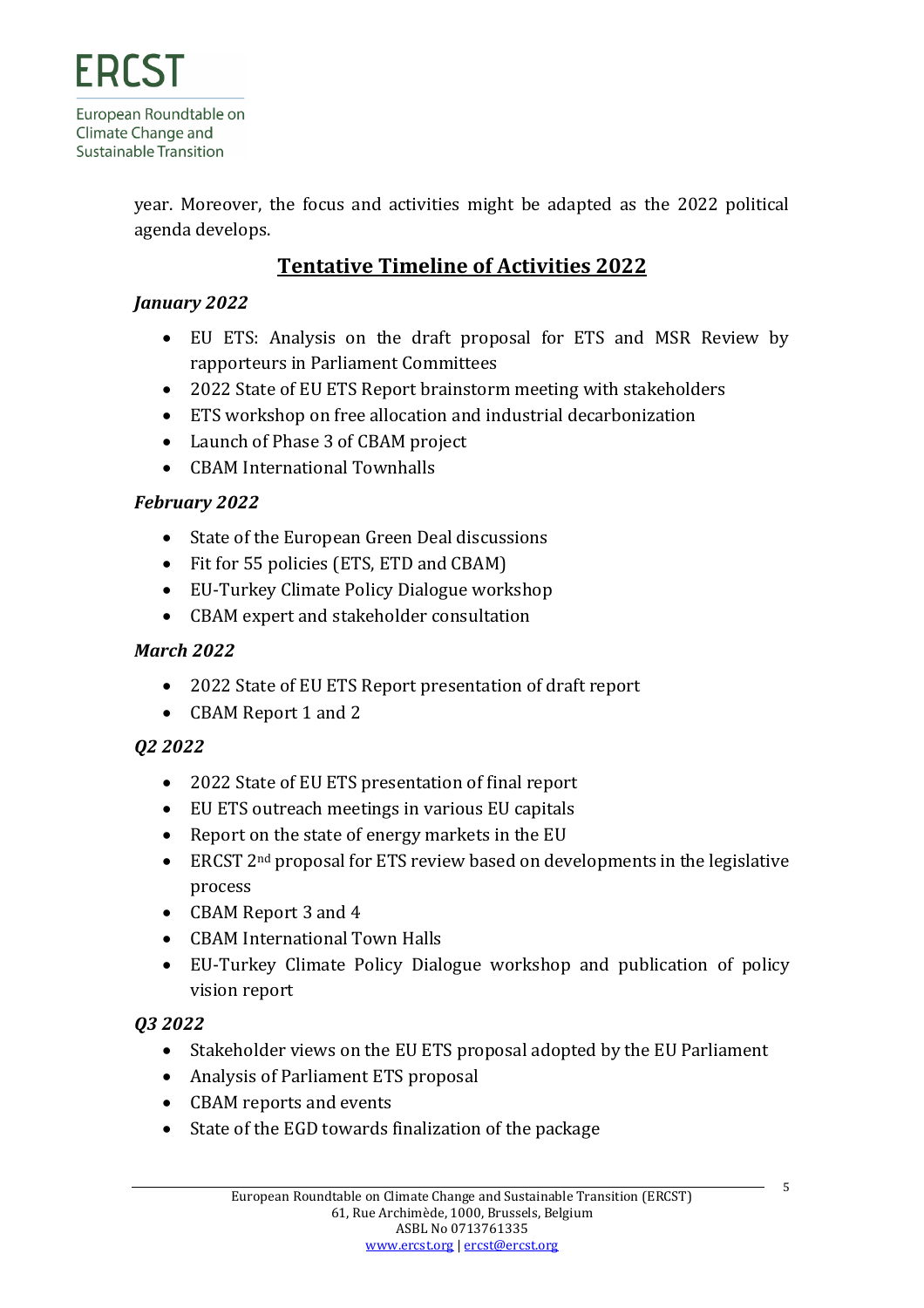# <span id="page-5-0"></span>**1. EU Emissions Trading System (EU ETS)**

ERCST has been working on the EU ETS for the last few years and its work can be subdivided into four different strands:

- **a.** 2022 State of the EU ETS Report
- **b.** Preparing the review of the EU ETS
- **c.** The interlinkages between carbon pricing, energy prices and the sustainability of the energy transition

### <span id="page-5-1"></span>**a. 2022 State of the EU ETS Report**

The Report is intended as a "snapshot", and independent contribution to the policy debate, providing policymakers and stakeholders with an overview of how the EU ETS is doing by April of each year, based on previous year's data.

In 2021, the sixth yearly edition of the Report<sup>1</sup> was published, which ERCST produced together with the Wegener Centre on Climate and Global Change, BloombergNEF and EcoAct. This report featured one 'special chapter' on the ETS review in the European Green Deal.

In 2022, the seventh annual report will be produced. In addition to the report, the project aims to bring together small groups of stakeholders deeply involved in EU ETS discussions, through meetings held in Brussels and in other EU Member States. This year the report will inevitably reflect the state of discussion on the Commission proposal for an ETS review as amended by the EU Parliament.

### <span id="page-5-2"></span>**b. Preparing the review of the EU ETS**

The following sub-work stream is aimed at bringing together stakeholders on a regular basis to discuss the most important issues on the table for the EU ETS revision. Intellectual input in the form of presentations, papers and reflection notes will be produced by ERCST on a regular basis.

During this second stage of the revision process (trilogue discussions), ERCST's approach to the EU ETS revision will involve several strands, including:

• Accompanying the legislative process by organising stakeholder meetings on

6

<sup>1</sup> https://ercst.org/publication-2020-state-of-the-eu-ets-report/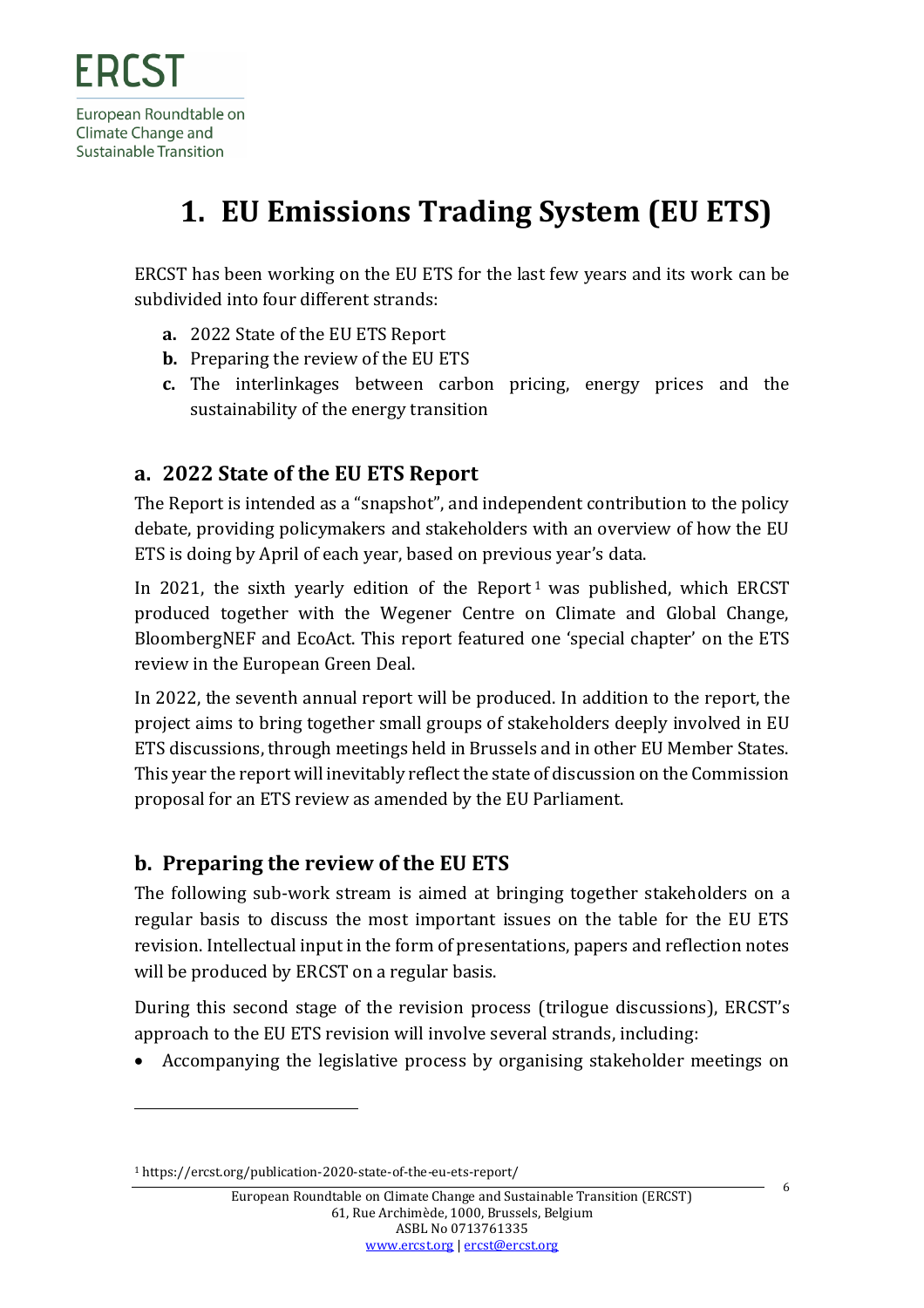the different feedback opportunities

- Organise activities on some of the core topics and issues that are important in light of the ETS revision
	- o Carbon pricing in other sectors;
	- o Policy overlap and supply-demand balance, including MSR review;
	- o The story for industry and carbon leakage protection;
	- o Flexibility mechanisms;
	- o Division and use of revenues; and
	- o Long-term visibility and predictability.

This sub-work stream will build on ERCST's work carried out in previous years, including 'the State of the EU ETS Report', 'preparing for the MSR review' and 'strategic challenges to the EU ETS'.

### <span id="page-6-0"></span>**c. The future of free allocation and Industrial decarbonization**

The speed of the free allocation phasing out will deeply affect the trajectory of the transition in the industrial sector. In 2022, ERCST will monitor the evolution of the ETS review proposal to assess whether it strikes the right balance in phasing out free allocation and ensuring that industry has enough time to adapt to the new reality. Moreover, attention will be paid to whether planned resources are enough to develop and finance new clean technologies. The following questions will also be addressed: is CBAM enough to preserve the competitiveness of the EU industry? What about sectors that are currently not included in the CBAM proposals? The current proposal seems unable to avoid the application of the CSCF, can this be changed during the legislative debate?

### <span id="page-6-1"></span>**d. The ETS for road transport and buildings**

ERCST will keep monitoring the evolution of the proposal about the extension of carbon pricing to road transport and buildings. ERCST analysis will focus on the following questions: Is Carbon Pricing the right tools to decarbonize these sectors? If not the ETS, what are the other tools to decarbonize these sectors and that could ensure policy consistency across member states? How can the impact on poorer households be mitigated? What is the potential role of ETS revenues? Will these new ETS be combined with the original ETS?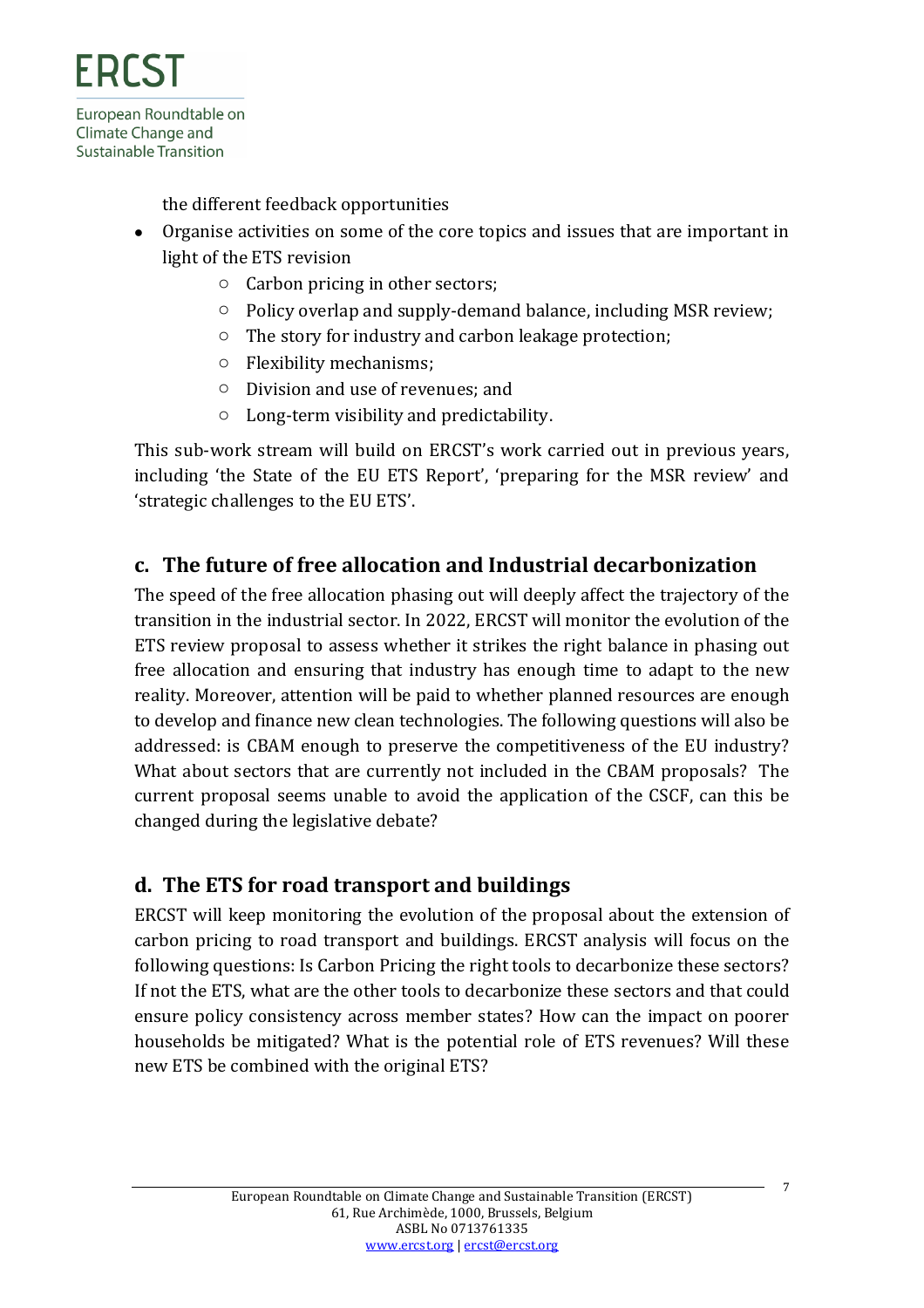### <span id="page-7-0"></span>**e. Funding Mechanisms in Phase 4 of the EU ETS**

The revision for the fourth phase of EU Emissions Trading System (2021-2030) introduced a number of important changes concerning funding mechanisms in the system.

ERCST, together with CEEP, have been working together on this topic for the last few years, aimed at facilitating a debate within and between Member States on how to successfully operationalise and utilise the EU ETS funding mechanisms, deepen the common understanding of the regional financing needs and priorities and provide regular updates to stakeholders through papers and workshops. During the last three years, three papers have been published on this sub-work stream.

In 2022, ERCST will continue to monitor the implementation process of these funding mechanisms, and timely contribute to the process and ongoing debate. Some key developments in 2022 that will be analysed include: how the revision of the EU ETS will impact the funding mechanisms; the results of the Innovation Funds' calls for proposals; and the results from the Modernisation Funds' Investment Committee's biannual meetings.

# **2.European Green Deal (EGD)**

<span id="page-7-1"></span>ERCST launched this work stream on 8 January 2020 right after the European Commission's EGD was announced. This work stream aims to bring together policymakers and stakeholders on a regular basis to take stock on recent developments in the EGD framework.

- **a. Implementation of the European Green Deal,**
- **b. European Green Deal: state of play**

### <span id="page-7-2"></span>**a. Implementation of the European Green Deal: legislative files**

In this sub-workstream, ERCST attempts to accompany the European Commission's legislative process by organising topical discussions on key proposals for the implementation of the EGD. ERCST will also regularly provide input to EC feedback opportunities and publish position papers.

This work stream is transversal to other ERCST work streams such as ETS, CBAM, Sustainable Finance or Hydrogen and it is also intended to cover those legislative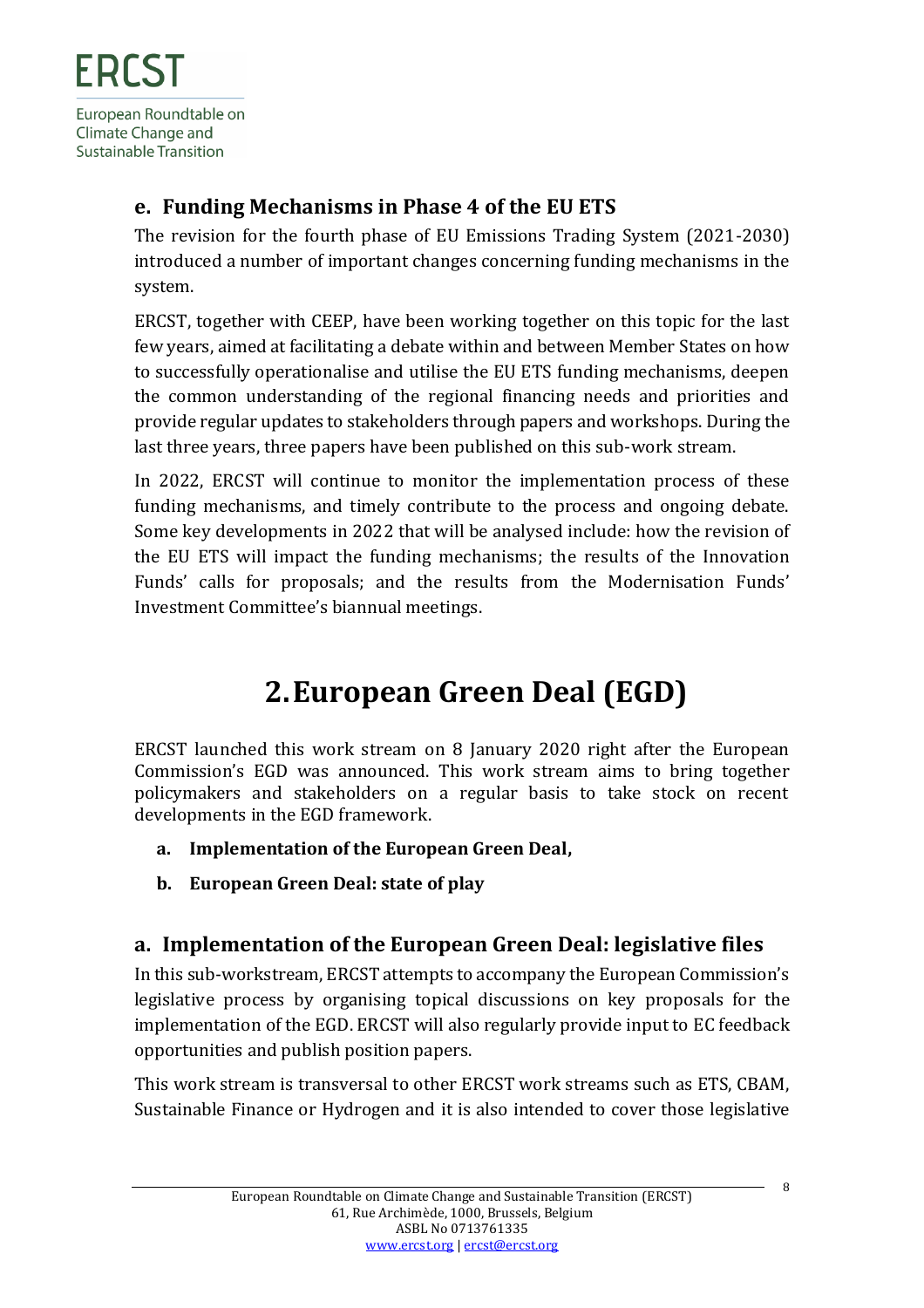files that are not part of ERCST's core work streams <sup>2</sup>, such as for example the European Climate Law<sup>3</sup> ,the 2030 Climate Target Plan and key parts of the Fit for 55 Package4.

In 2022, ERCST will continue to provide input to the debate while assessing the implementation of the EGD from a holistic perspective, trying to avoid looking at the different proposal in silos.

### <span id="page-8-0"></span>**b. European Green Deal: state of play**

This sub-work stream is part of a continuous series of meetings which aim to bring together policymakers and stakeholders to take stock on recent developments, look ahead to what is in the proposals'' pipeline, and discuss the general implementation of the EGD.

Rather than focusing on individual legislative files, this sub-work stream concentrates on the core developments and overall direction of the EGD.

In 2021, each of these sessions focused on the recent high -level policy developments under the EGD, and the 'general sentiment' of stakeholders on implementation of the EGD. In 2022 the updated of the Fit for 55 agenda will slowly get the final shape of the Package and further discussions will focus on its implementation.

## <span id="page-8-1"></span>**3. Carbon Leakage and Competitiveness**

ERCST has built up solid experience on BCAs, carbon leakage issues, and other competitiveness topics in the EU context. The first iteration of this workstream (Part I) was followed by Part II in 2021. In 2022, ERCST will continue its work in:

#### **a. Part III of the project on Carbon Border Adjustments in the EU**

### <span id="page-8-2"></span>**a. Part III of the project on Carbon Border Adjustments in the EU**

Part I of ERCST's project on Border Carbon Adjustments in the EU was launched in

9

<sup>2</sup> Such as the work streams on the EU ETS, CBAM or ETD.

<sup>3</sup> https://ercst.org/event/the-european-climate-law-feedback-to-the-commissions-proposal/ <sup>4</sup> https://ercst.org/event/the-2030-climate-target-plan-public-consultation-meeting/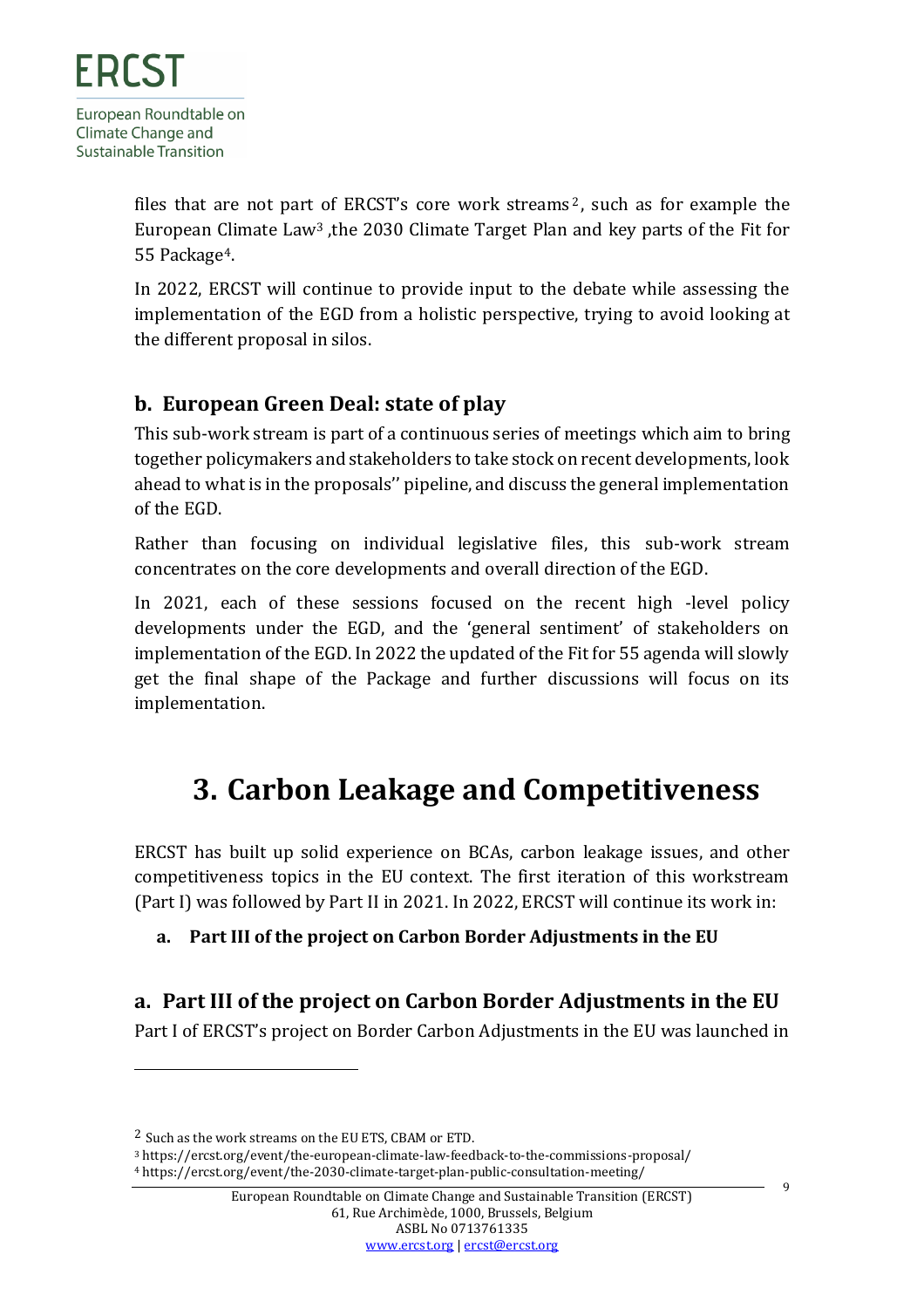2019 and aimed at providing analytical input to the discussion on BCAs and to foster an informed debate with domestic and international stakeholders as the CBAM file progressed through the early stages of the legislative process. The concluding Report of the project, entitled "Border Carbon Adjustments in the EU: Issues and Options" <sup>5</sup> was published in 2020.

In 2021, Part II of the project encompassed the publication of four reports: 1) A sectoral deep dive (March 2021), 2) ERCST CBAM proposal (April 2021), 3) ERCST Guide to the EU CBAM, i.e. an analysis of the EC's CBAM proposal, including a Brief for Policymakers (September 2021)**,** 4) A proposal for a framework and pathway for introducing different policy measures to address carbon leakage and competitiveness (forthcoming).

In 2022, Part III of the project on Border Carbon Adjustments will: 1. Expand the progress made in Phases I and II of the project by continuing to provide analysis and propose solutions for carbon leakage and competitiveness issues through the CBAM as well as alternative approaches; 2. Continue to provide independent evaluation of the CBAM file as it progresses through the European Union legislative process; 3. Continue to accompany EU efforts at domestic stakeholder engagement and diplomatic outreach by providing a forum for multi-stakeholder engagement, both for EU and international stakeholders.

Additionally, Part III of the project will provide more in-depth analysis and discussion of a series of issues that have been left unresolved or faced particular criticism in the initial legislative proposal, and that are therefore highly likely to acquire prominence in the interinstitutional coordination during the project timeline. These issues include convening stakeholder debate on, offering analysis of, and proposing possible solutions for:

- a. **Leakage related to exports** of European products to global markets, in order to inform decision makers and stakeholders about the potential export value at risk, and identify and evaluate a suite of potential solutions, including export rebates and other options;
- b. **Inclusion of indirect (Scope 2) emissions** in the CBAM, as potentially envisioned in the wake of a review at the end of the proposed transition period;
- c. **Crediting of climate policies** other than explicit carbon pricing in third

 $10$ 

<sup>5</sup> https://ercst.org/border-carbon-adjustments-in-the-eu-issues-and-options/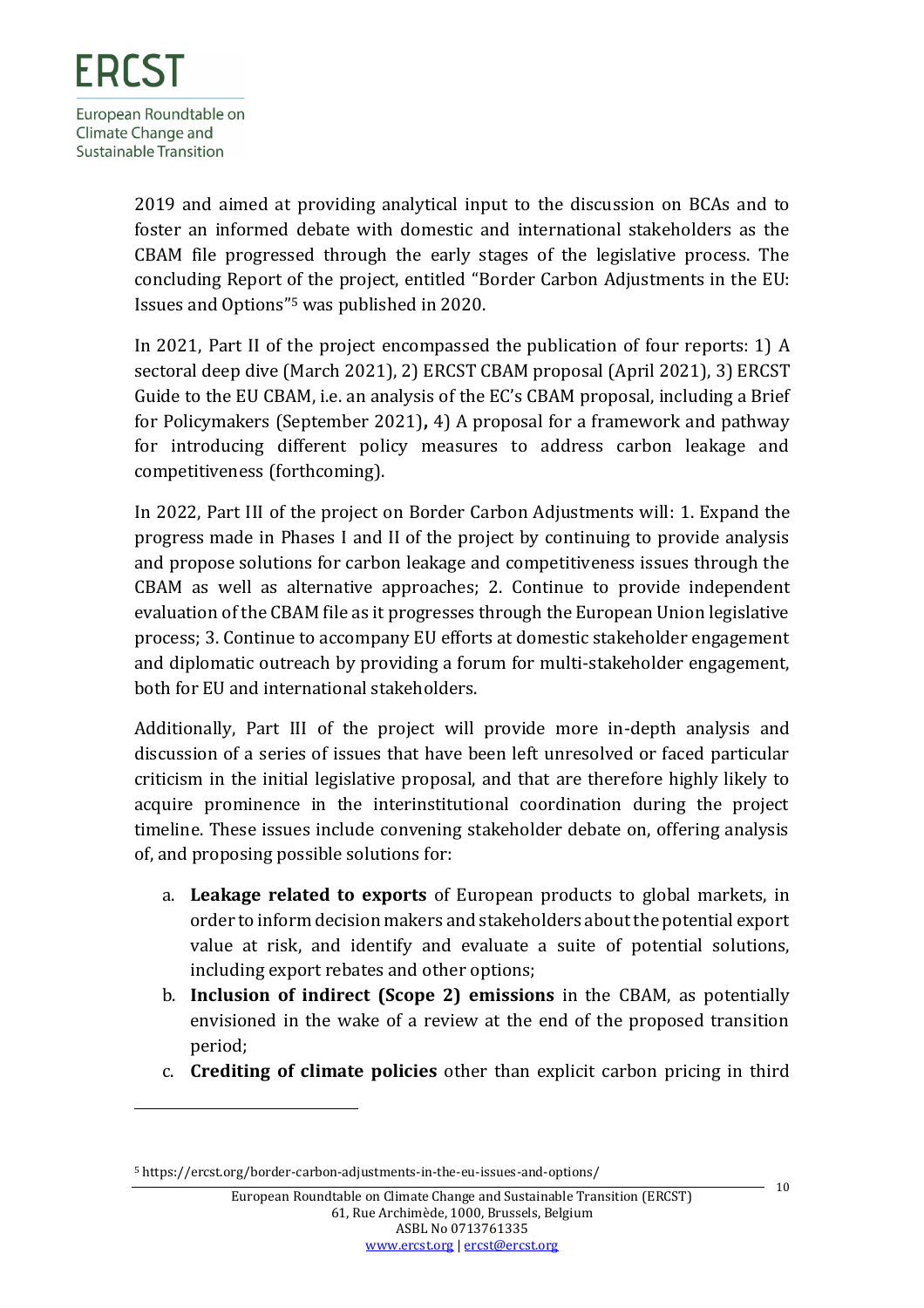countries, including analysis of the rationale and tradeoffs of such crediting, and approaches and metrics to comparing the level of underlying mitigation effort;

d. **International cooperation related to BCAs**, including potential partners and for a of cooperation (such as "Carbon Clubs"), with a view to defining common metrics, procedures, and practices, and addressing shared challenges such as circumvention and resource shuffling.

# <span id="page-10-0"></span>**4.International climate change policy and the implementation of the Paris Agreement**

ERCST sees its role very much as a bridge bringing the international dimension of the climate change debate to Brussels. ERCST's work on international climate change policy and the implementation of the Paris Agreement can be divided into three different sections:

- **a.Markets and non-market provisions (Article 6) under the Paris Agreement**
- **b.Response measures under the Paris Agreement**
- <span id="page-10-1"></span>**c. EU-Turkey Climate Policy Dialogue**

### **a. Markets and non-market provisions (Article 6) under the Paris Agreement**

Since its inception, ERCST has been organising and hosting informal dialogues on the implementation of Article 6, with the aim of fostering discussions in a less rigid atmosphere. The informal dialogues seek to bring together the relevant negotiators and stakeholders, to ensure that participants feel free to go deeper into explaining and understanding the different views and interpretations of the rules, modalities and procedures.

Article 6 is the last section of the Paris Rulebook that needs to be finalised, as no agreement was found at COP 25 in Madrid. In 2020-2021, the informal dialogue continued even though the format changed from in-person to virtual meetings, focusing on why an agreement could not be reached and discussing potential ways forward. Emphasis was put on better understanding contentious issues and links with other parts of the Madrid Rulebook.

In 2022, ERCST will continue to host these informal dialogues, and provide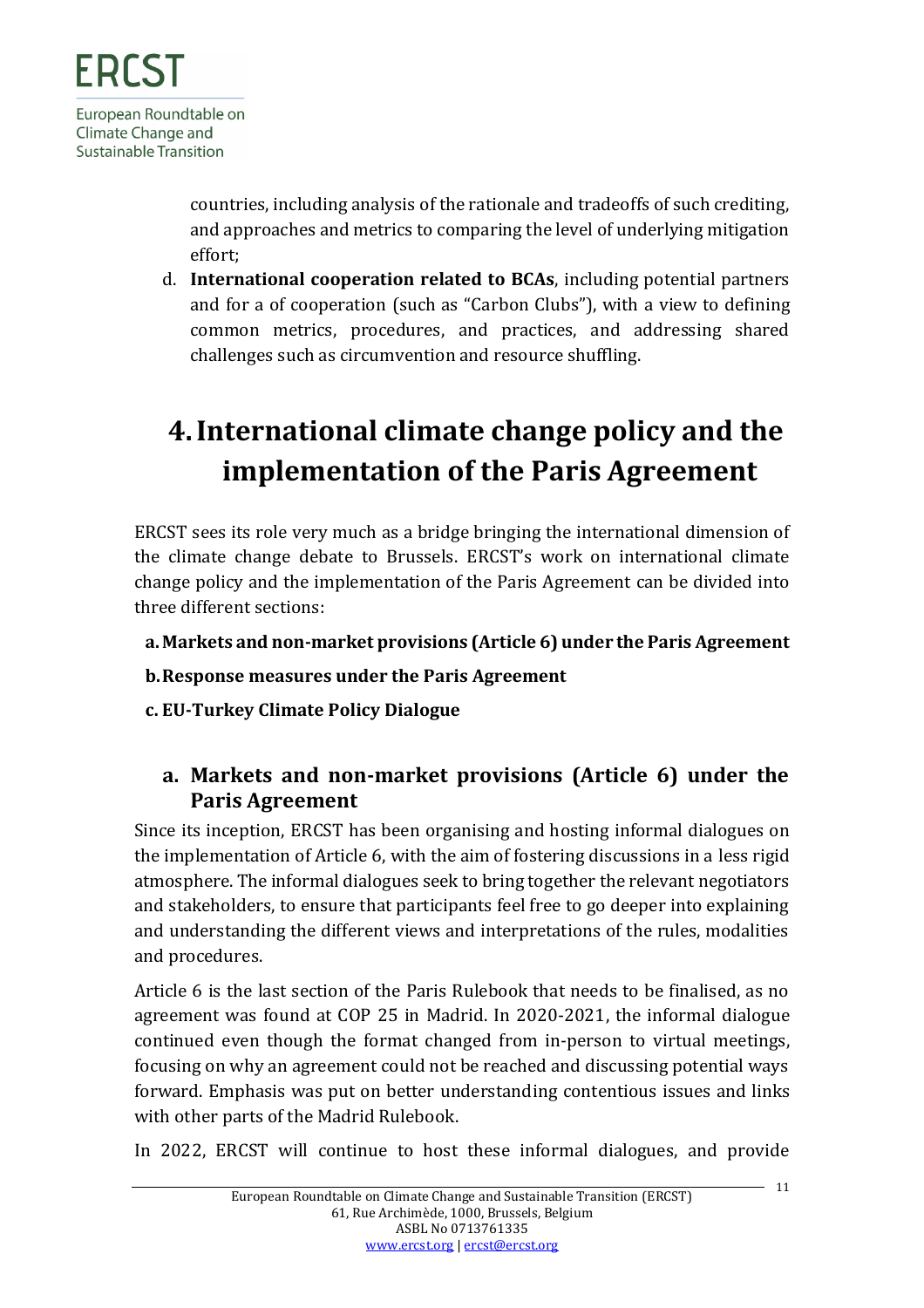intellectual input to the discussion, with the focus likely shifting to the implementation of the work programme, if the Article 6 rulebook is finalised at COP 26 in Glasgow.

In addition, ERCST will continue to host the Article 6 Community Center. ERCST organizes webinars with leading thinkers and practitioners on a regular basis to tackle different interesting topics and facilitate knowledge building within the community. These webinars present an opportunity for stakeholders to find out about the latest developments and initiatives around an international carbon market 2.0.

Part of this initiative is the Article 6 Library hosted on the ERCST website. The library is a unique and central point of information that holds 200+ publications, presentations and UNFCCC documents that relate to Article 6 of the Paris Agreement. New publications are continuously added to ensure users are updated on the newest research and analysis.

Lastly, ERCST is also involved in consultancy projects related to Article 6 of the Paris Agreement. In this regard, ERCST is leading a consortium with modeling and technical experts to conduct a regulatory impact assessment for policy approaches under Article 6 in different countries.

### <span id="page-11-0"></span>**b. Response measures under the Paris Agreement**

Response measures is an important component of the Paris Agreement and finds resonance in the just transition, economic diversification and decarbonisation discussions. Its international dimension looks at the effects arising from mitigation policies taken by Parties and their cross-border impacts, both positive and negative.

ERCST's work on response measures has been pioneering in developing a methodology for reporting on the impacts of response measures and by practically applying it with country case studies. In 2019, ERCST carried out a case study on 'Reporting on response measures under biennial update reporting in Chile'.

In 2021, ERCST developed a case study for reporting the socio-economic impacts of response measures in Ghana. The work has been undertaken as a 'live' iterative activity, with work done, followed by webinars with local stakeholders and response measures negotiators, in order to gather feedback, refine the methodology and foster capacity building among relevant stakeholders. This work will feed into the discussions of KCI and the Forum on response measures and will culminate with the presentation of the case study at a side event organised at COP26.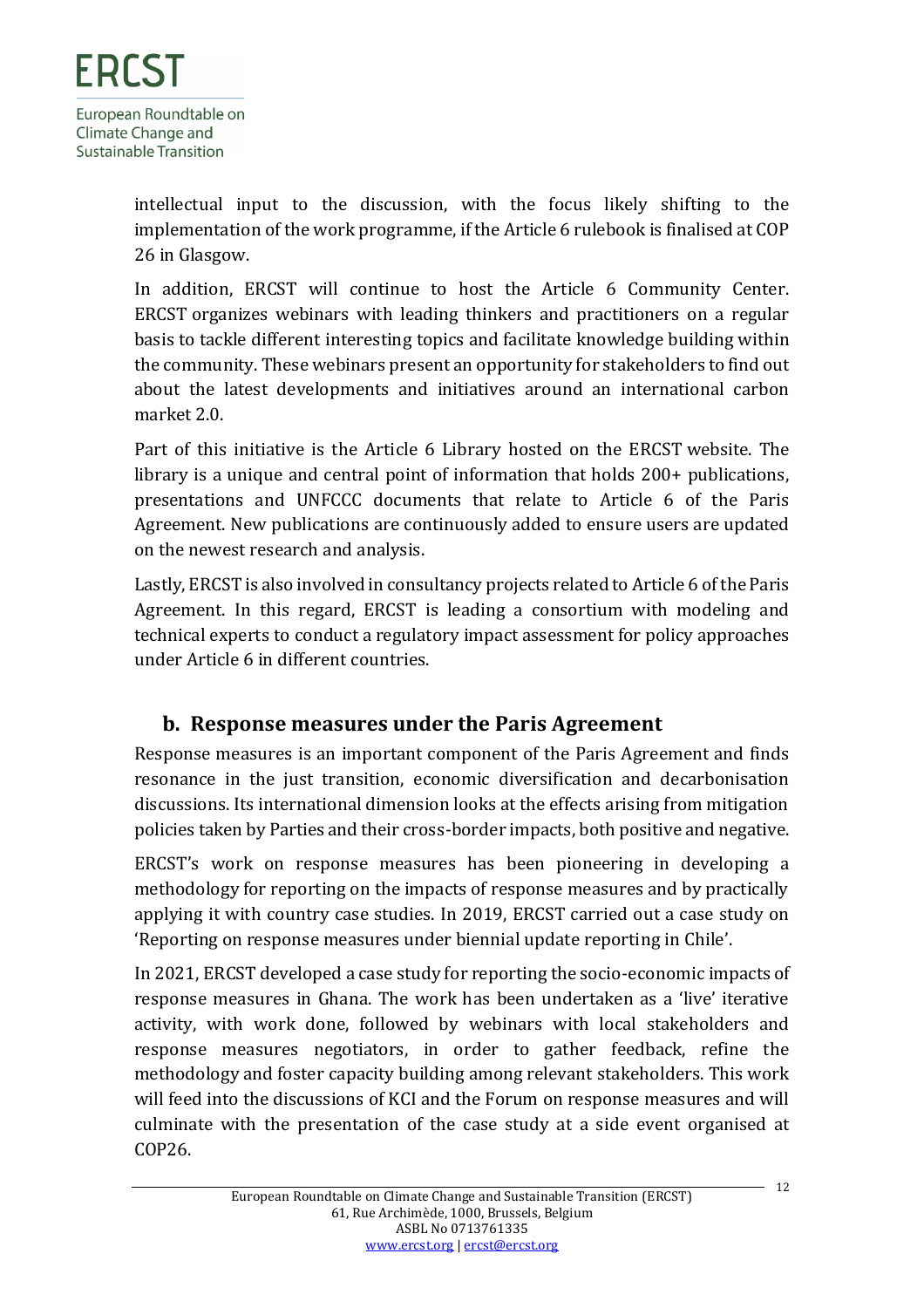Additionally, during 2021, ERCST held a number of workshops under the 'Informal Dialogue on Response Measures' initiative to discuss different topics, including Just Transition, CBAM and the progress of the work plan of the KCI and the Forum.

In 2022, ERCST plans to continue holding discussion under the Informal Dialogue project, to continue contributing to the progress of the KCI and the Forum and potentially to develop another country case study for reporting the impacts of response measures.

### <span id="page-12-0"></span>**c. EU-Turkey Climate Policy Dialogue**

Since 2021, ERCST is implementing a climate policy dialogue between EU and Turkish civil society organizations (CSOs). This project is jointly implemented by the ERCST and the Iklim Araştırmaları Derneği (IAD) within the scope of the Civil Society Dialogue between EU-Turkey Grant Scheme (CSD-VI), which is funded by the European Union and coordinated by the Turkish Ministry of Foreign Affairs.

The aim of the project is to establish a sustained dialogue between Turkish and European CSOs on the articulation of climate change policy between the EU and Turkey, as well as to formulate a holistic policy vision that will help structure civil society organizations (and industries') strategies and action plans towards clear climate policy objectives.

# **5.Sustainable Finance**

<span id="page-12-1"></span>ERCST workstream on sustainable finance (SF) aims at bringing together relevant stakeholders on a regular basis to discuss substantive issues. ERCST has the objective to provide well thought input to the SF discussion, benefitting from a multi-stakeholder debate. ERCST aims at making the (SF) policy process understandable to relevant actors, as well as providing recommendations from the real economy. ERCST's analysis has been currently focused on the EU Taxonomy Regulation and can be subdivided into 3 different strands:

- **a. Definition of EU Taxonomy's scope in the context of transition**
- **b. EU Taxonomy impact on other environmental policies**
- **c. The EU and global Sustainable Finance agenda**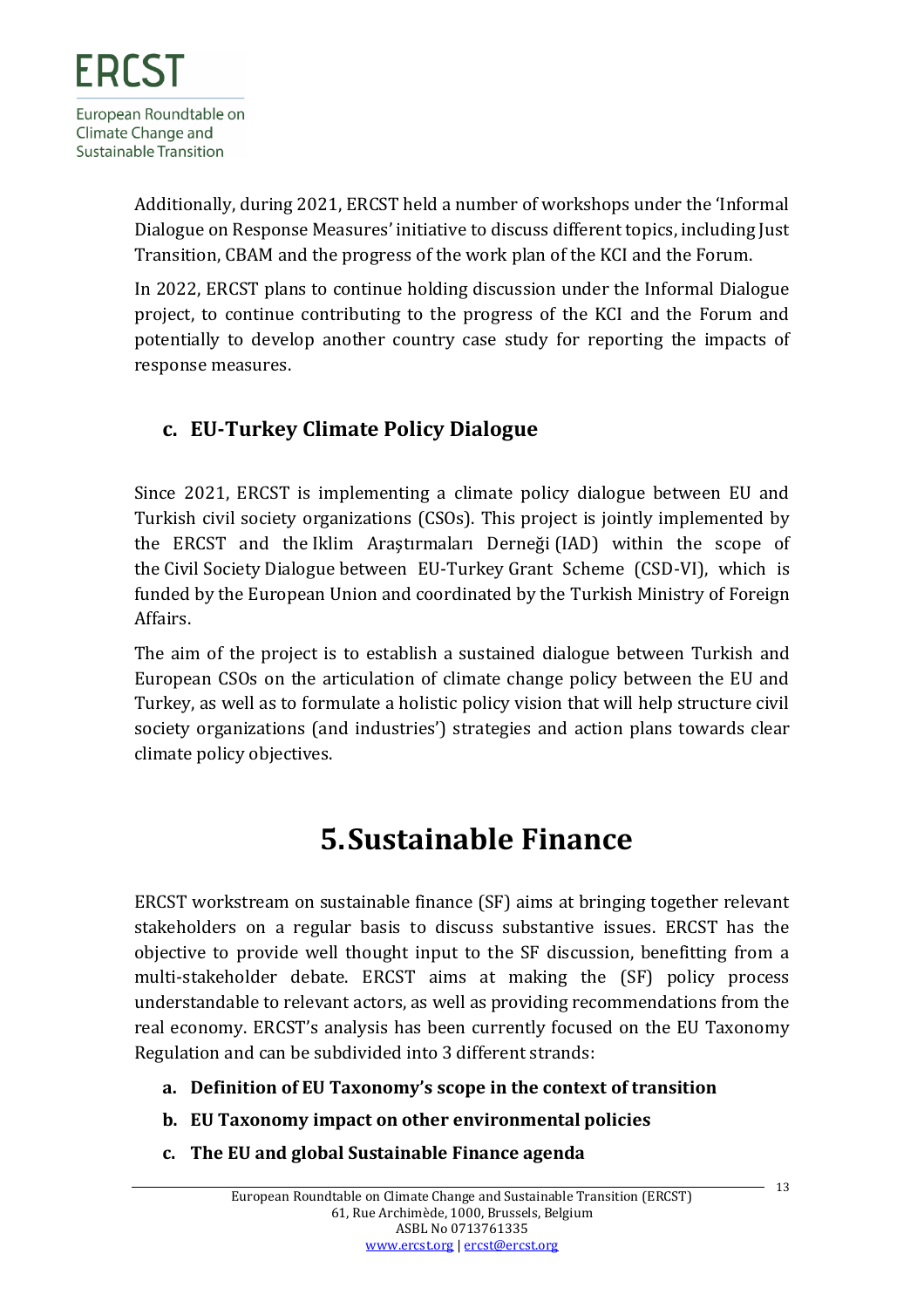### <span id="page-13-0"></span>**a. Definition of the EU Taxonomy's scope in the context of transition**

The objective is twofold. First, ERCST intends to combat the current disconnection and initial misunderstandings among stakeholders and policy makers on the topic of sustainable and transition finance. To do so, ERCST intends to make SF understandable and possibly simpler, more effective and acceptable for EU industry in the transition phase. It will do so by bringing all the actors together in ad hoc events and webinars.

Secondly, through reflection notes and papers, ERCST intends to further analyse Taxonomy's related issues to identify solutions to the challenge that the EU economy is facing and will face in the coming decades to reach climate neutrality by 2050. The EU Taxonomy is being considered as the flagship SF initiative, however, for enhancing the economic transition, other policies and tools will need to be considered, such as the Non-Financial Reporting Directive (NFRD) review framework and the possible role of transition pathways, etc. Unexploited questions on SF, EU Taxonomy and other pieces of legislation will be tackled via a continuous dialogue with all actors involved in this topic.

### <span id="page-13-1"></span>**b. EU Taxonomy impact on other environmental policies**

ERCST considers important the analysis of Taxonomy's impacts on other policies. Indeed, the EU Taxonomy Regulation and the Technical Screening Criteria (TSC) set in its delegated acts will have two main types of (direct and indirect) impacts:

- Firstly, on other Sustainable Finance (SF) policies.
- Secondly, on other environmental and climate policies, such as the ones included in the "*fit for 55"* package, as well as public funding or aid schemes like the Recovery and Resilience Facility, the Cohesion policy, Invest EU, the revised Climate, Energy and Environmental Aid Guidelines (CEEAG), etc.

If the impact on other SF policies was somehow previously considered by policy makers, the one on the other policies is still difficult to be robustly analysed. ERCST tries to create a first framework of analysis on these topics.

### <span id="page-13-2"></span>**c. The EU and global Sustainable Finance agenda**

ERCST intends to compare the EU Taxonomy with other emerging global classification approaches, assessing whether the EU Taxonomy is 'fit for purpose' for the international sustainable finance arena.

 $-14$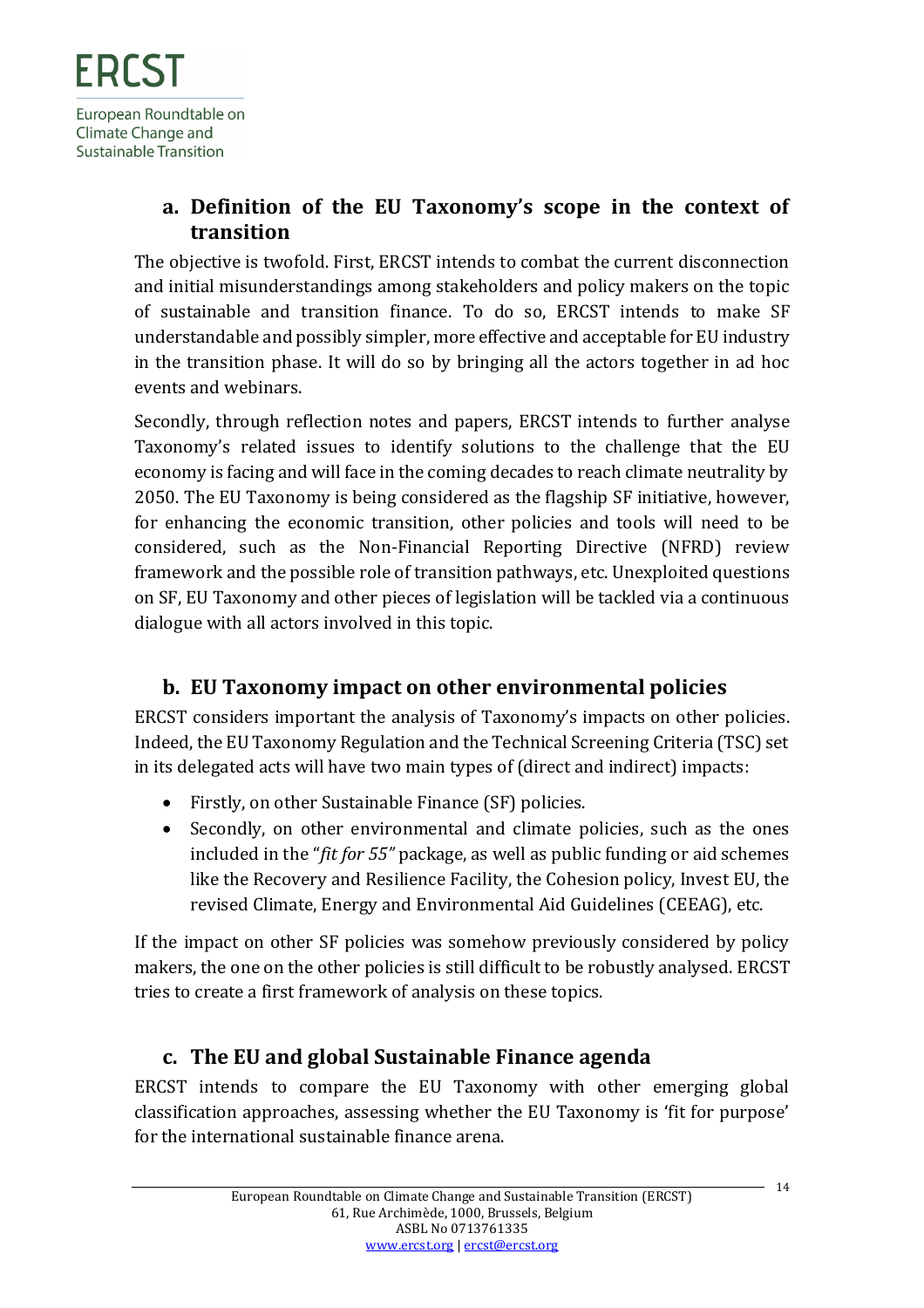The international aspect of sustainable finance will play a crucial role, and the EU legislative approach does not come in a vacuum. The rest of the world is indeed looking carefully at EU Sustainable Finance policy developments, and international parties are working together in different fora for streamlining their approaches. The two most important examples are the International Platform on Sustainable Finance (IPSF), launched by the EU with other seven relevant authorities in 2019, and the G20 Sustainable Finance Working Group (SFWG).

ERCST workstream on sustainable finance aims at offering initial considerations concerning to what extent the EU Taxonomy is compatible, consistent, and interoperable with other classification approaches at global level (e.g.: the Chinese, Japanese, Malaysian, Russian, Singaporean, UK, etc.). Indeed, incompatible elements should be avoided for preventing a fragmented and inefficient global approach.

# **6.Hydrogen**

<span id="page-14-0"></span>In 2021 ERCST decided to launch a new work stream on hydrogen being aware of the great momentum this technology has gained and the race to scale up renewable and low carbon hydrogen. 2022 ERCST's work on hydrogen will harness the knowledge and contact-network built in industry, academia, the European Institutions to consolidate the work started in 2021. ERCST will mainly focus on two different strands:

- **a. Implementation of the EU Hydrogen Strategy and other EU regulatory developments under the framework of the Fit for 55 Package**
- **b. State of play of the EU Hydrogen Economy**

### <span id="page-14-1"></span>**a. Implementation of the EU Hydrogen Strategy and other EU policy developments**

On July 2020, the European Commission launched its long-awaited Hydrogen Strategy with the objective of boosting clean Hydrogen production in Europe while emphasizing the multifaceted nature of this technology and its multiple applications; as a feedstock, a fuel, an energy carrier and as a storage solution. As cornerstone of the Strategy the European Commission stablished ambitious renewable hydrogen targets for 2024, 2030 and 2050 to create a Hydrogen based ecosystem. Since them, a considerable number of EU countries have put forward national strategies paving the way for future developments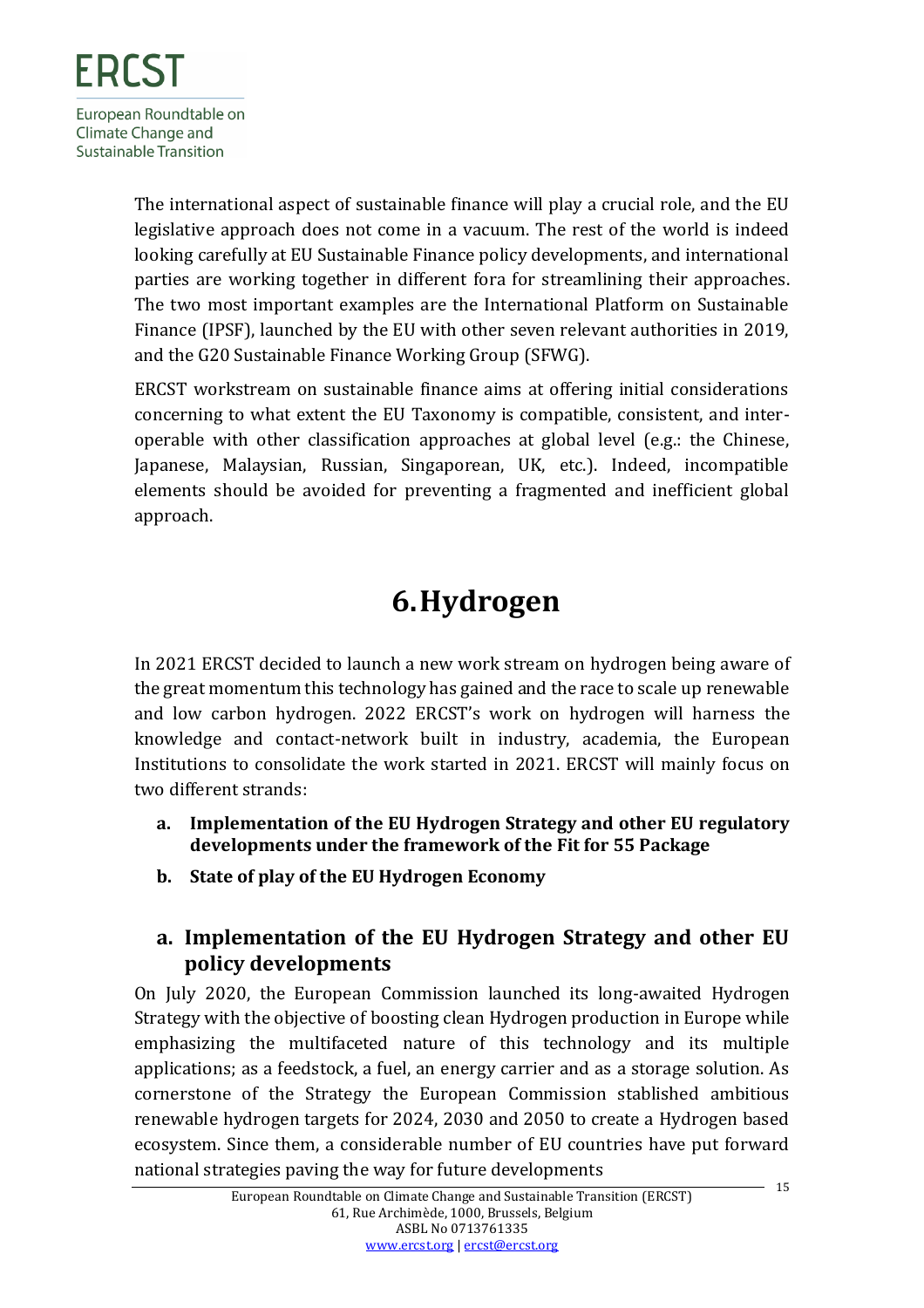After the reactions from Parliament and Council and one year after the publication of the EU hydrogen strategy the European Commission put forward the most comprehensive legislative overhaul ever in the fields of energy and environment, the so called Fit for 55 Package.

This package has undoubtedly laid the foundations for a hydrogen regulatory framework, however some key issues remain unaddressed. This sub-work stream attempts to accompany the EU Institutions legislative and non-legislative procedures when it comes to key files for the development of an EU hydrogen economy such as the proposed revisions of the renewable energy directive, the ETS Directive, The Alternative Fuels Infrastructure Regulation, the CO2 emission standards for cars and vans, the Energy Taxation Directive or the Third EU Energy Package for gas.

#### <span id="page-15-0"></span>**b. State of play of the EU Hydrogen Economy**

This sub-work stream will be part of a continuous series of meetings and accompanying publications aimed at bringing together policymakers, industry and other stakeholders to reflect on key issues and elements identified by ERCST along the whole hydrogen value chain, that are needed for the deployment of a hydrogen economy and that have not been addressed so far, namely:

- The balance between market and regulation in the face of designing and building a hydrogen economy,
- Scarcity and affordability of hydrogen.
- Consideration to the technology neutrality principle by the development of a hydrogen economy,
- Classification of the different production processes for hydrogen,
- EU hydrogen imports vs. EU hydrogen own production,
- Additionality principle for renewable hydrogen,
- Pace and design of an EU hydrogen infrastructure
- Assessment of the best alternatives and instruments to foster the deployment of a Hydrogen economy such as Carbon Contract for Difference, Consumption Charges, Infrastructure Subsides, Sustainable Finance Taxonomy, Tax Rebates, ETS revenues and Carbon Leakage Mechanisms.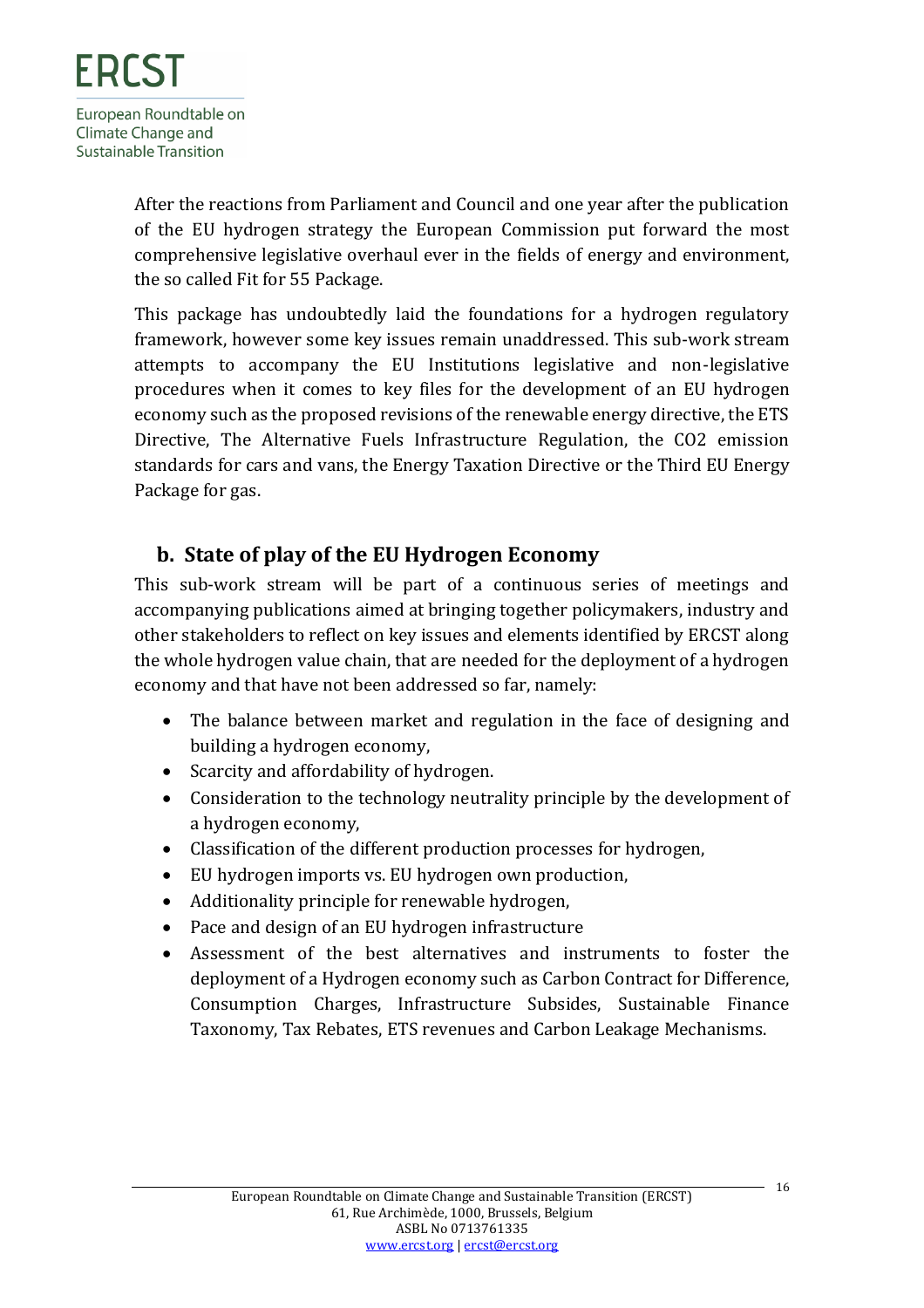# <span id="page-16-0"></span>**7. Carbon Contracts for Difference (CCfD)**

After the enlightening experience of Contracts for Difference (CfD) as an instrument to foster the decarbonization of the power sector, CCfD are currently being discussed as a solution to foster the uptake of low-carbon solutions in industry. Current EU-ETS prices are not yet high enough to trigger the switch to innovative low-carbon technologies in the hard-to-abate sectors. This can be partially explained by the fact that putting a price on carbon gives an incentive to develop innovations that are already close to the market. This is particularly relevant because the EU ETS is designed to stimulate the lowest-cost emission reductions, and therefore is not intended to directly promote pre-commercial demonstration of promising technologies.

Even though carbon prices are not high enough, this should not necessarily translate in public coffers shouldering an undefined financial burden for an indetermined period. This risks to translate into an increase of Member States intervention in markets and even more worryingly into a transfer of risk from industry to Member States. Apart from that, the impact that such an instrument may have on the EU-ETS is not clear and enquired enough, which should serve as a caveat against a rushed implementation

This work stream, which is transversal to other ERCST work streams such as hydrogen, CBAM or ETS will further explore:

- The appropriateness of CCfD as an instrument to decarbonize EU Industry.
- The different design elements of CCfD and their potential applications.
- Main advantages and disadvantages of CCfD.
- The influence of CCfD on the ETS concerning important elements of its functioning, such as the liquidity of the market or their influence on the ETS price signal.
- The EU and Member States regulatory framework for CCfD.

# <span id="page-16-1"></span>**8. Carbon Capture Storage and Use (CCS-U)**

Carbon Capture Storage and use (CCS-U) provide climate change mitigation solutions by capturing CO<sub>2</sub> from the emitting sources or the atmosphere, and storing it underground or re-using it. In this sense, CCS-U technologies can play two main roles in achieving net zero targets, namely, reducing emissions or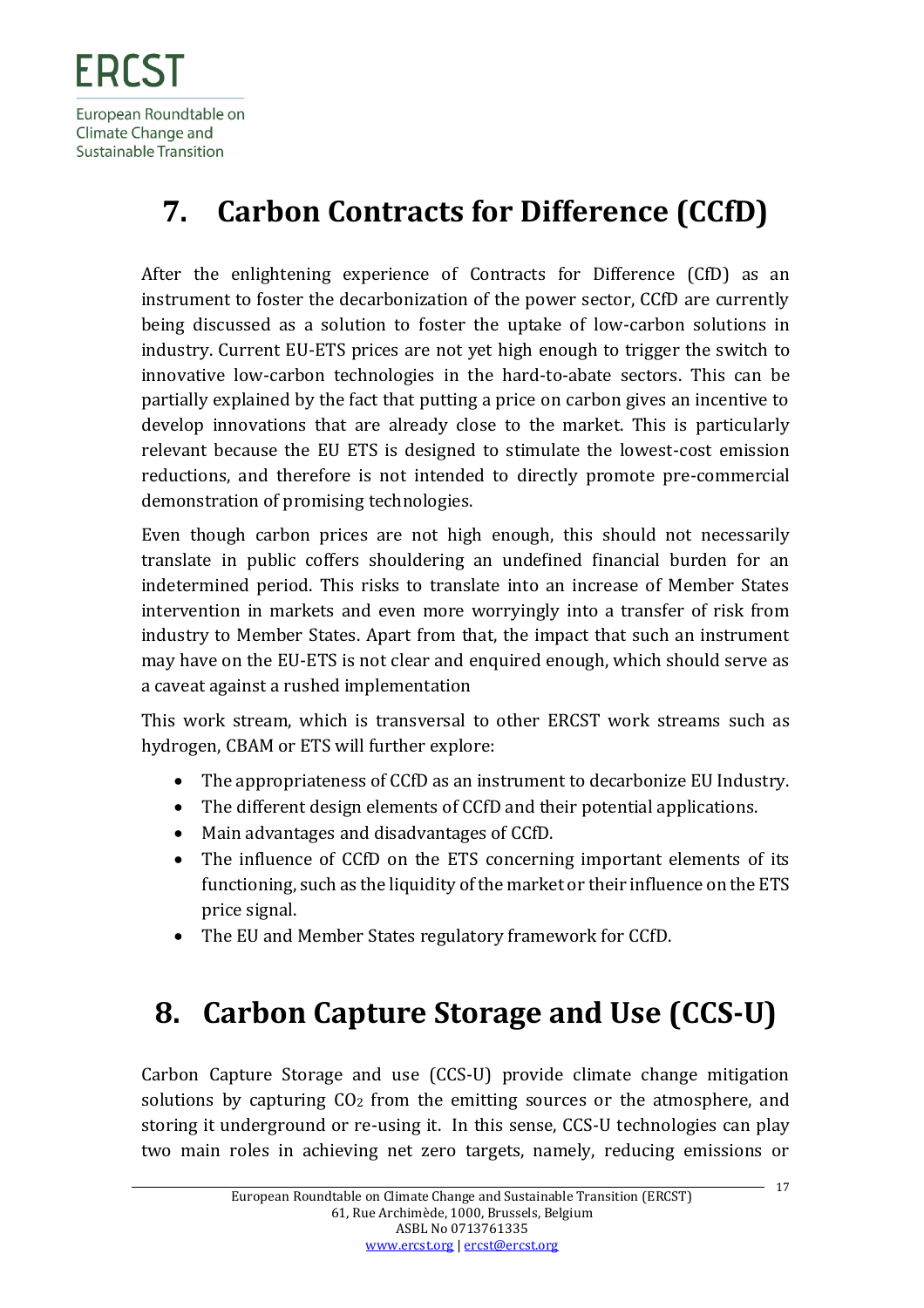removing CO2 from the atmosphere.

The IPPC scenarios consistent with limiting the temperature rise to 1.5 degrees show that removing  $CO<sub>2</sub>$  from the atmosphere is essential and complements the implementation of emissions reduction policies. There is also a growing consensus around the fact that capturing  $CO<sub>2</sub>$  on-site will play an increasingly important role in the face of achieving the EU long-term emission reduction targets.

This workstream aims to help shaping the EU regulatory framework for this technology by:

- Carefully assessing the role of CCS-U in achieving the EU long term climate and energy targets,
- Assessing CCS-U interaction with the EU-ETS as an instrument to provide flexibility for installations to comply with their ETS obligations.
- Identifying possible regulatory and financing gaps hindering the deployment of this technology at scale.

# <span id="page-17-0"></span>**9.Mechanisms to incentivise Carbon Dioxide Removal Technologies**

In order to remain consistent with numerous  $2^{\circ}$ C - 1.5  $^{\circ}$ C pathways, up to and after 2050, there is a definite need for employing all available options to reduce emissions, including Carbon Dioxide Removal Technologies (CDRTs), especially when factoring in the current lock-in of fossil fuels which far exceed the carbon budget for limiting warming to 1.5 °C.

In the previous years, ERCST launched a work stream on CDRTs with aimed at researching and fostering discussion on how these technologies can fulfil the expectations and key role they have received in energy and climate scenarios.

ERCST has centred its work on the existing regulatory and financial gaps, both at the EU and international level, that might hamper the development and deployment of CDRTs, with a specific focus on on-site capture, direct air capture and natural capture. ERCST will continue working on these issues in 2022.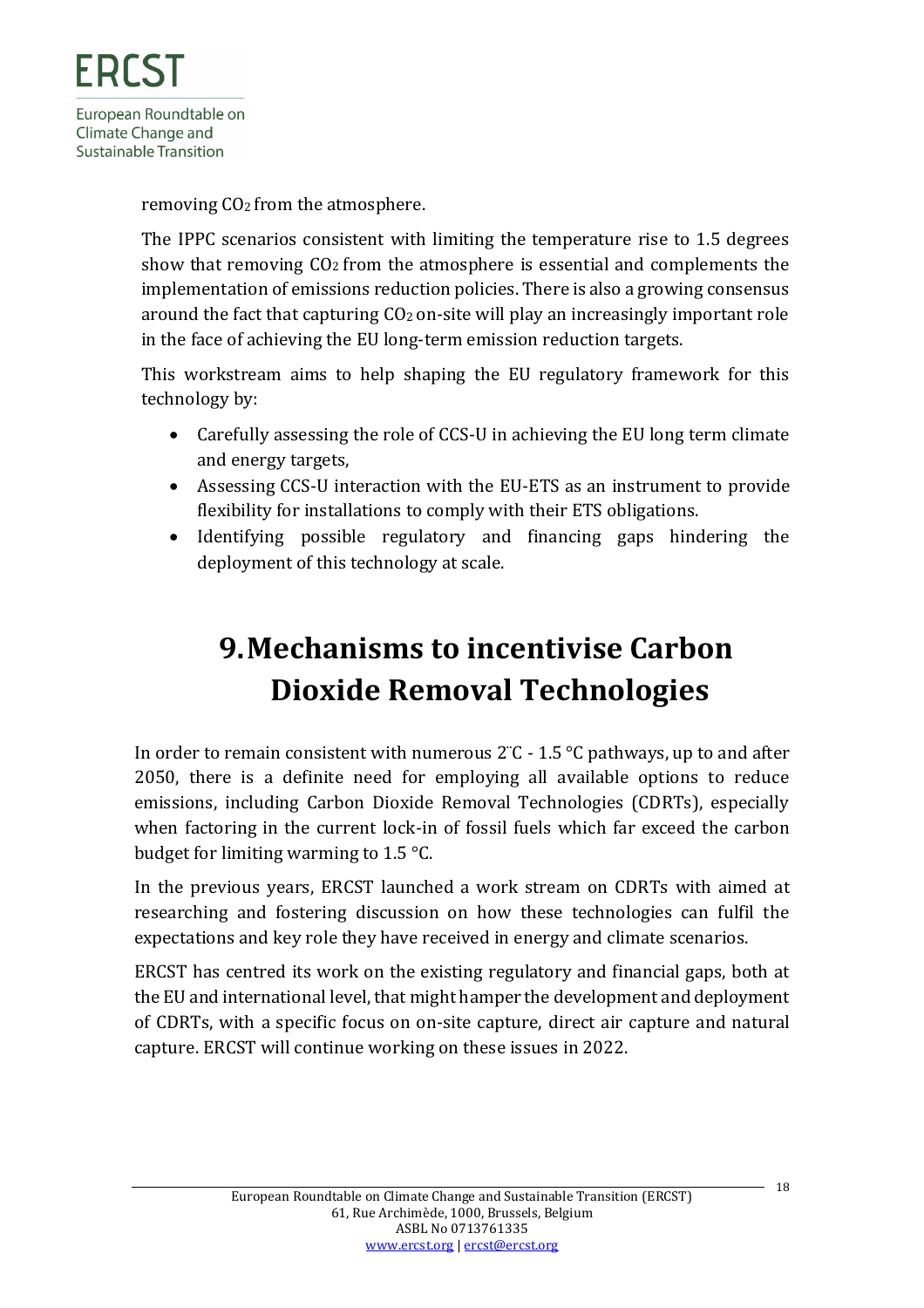# <span id="page-18-0"></span>**10. Role of supply chain emissions in decarbonization and compliance**

The increasing ambitions towards net zero stipulated by the Paris Agreement, the EGD and via voluntary targets from companies, implies that accounting and complying for indirect emissions from Scope  $2^{[1]}$  and  $3^{[2]}$  will play an ever increasing role in achieving these pledges. It is also important to mention that most companies, regulated under EU or national obligations, have significant Scope 2 and 3 emissions.

From the regulatory standpoint, a holistic view on how Scope 2 and 3 emissions are addressed and accounted for has been lacking. The main directives which currently govern EU's ambition and corporate compliance are set through Scope 1 emissions.

In view of the growing importance of addressing supply chain emissions, in 2021 ERCST has embarked on an exploration of the main issues and options regarding how to identify and measure these emissions, and what role they should play in the transition to a low-carbon future.

As part of the project, ERCST organized stakeholder workshops with key stakeholders and conducted consultations with government representatives from various EU Member States. As a result of these activities, ERCST published a report<sup>6</sup> that examines the conceptual and methodological issues around measuring, attributing and accounting for supply chain (Scope 3) emissions and explores policy options for incentivizing supply chain emissions reductions.

In 2022, ERCST will continue bringing together stakeholder to explore, discuss, explain and understand different points of view related to this issue exploring this issue and will focus on explore to what degree are value chain (Scope 3) emissions covered by EU regulations and specifically under the Fit for 55 package.

<sup>6</sup>https://ercst.org/role-of-supply-chain-emissions-in-decarbonization-and-compliance/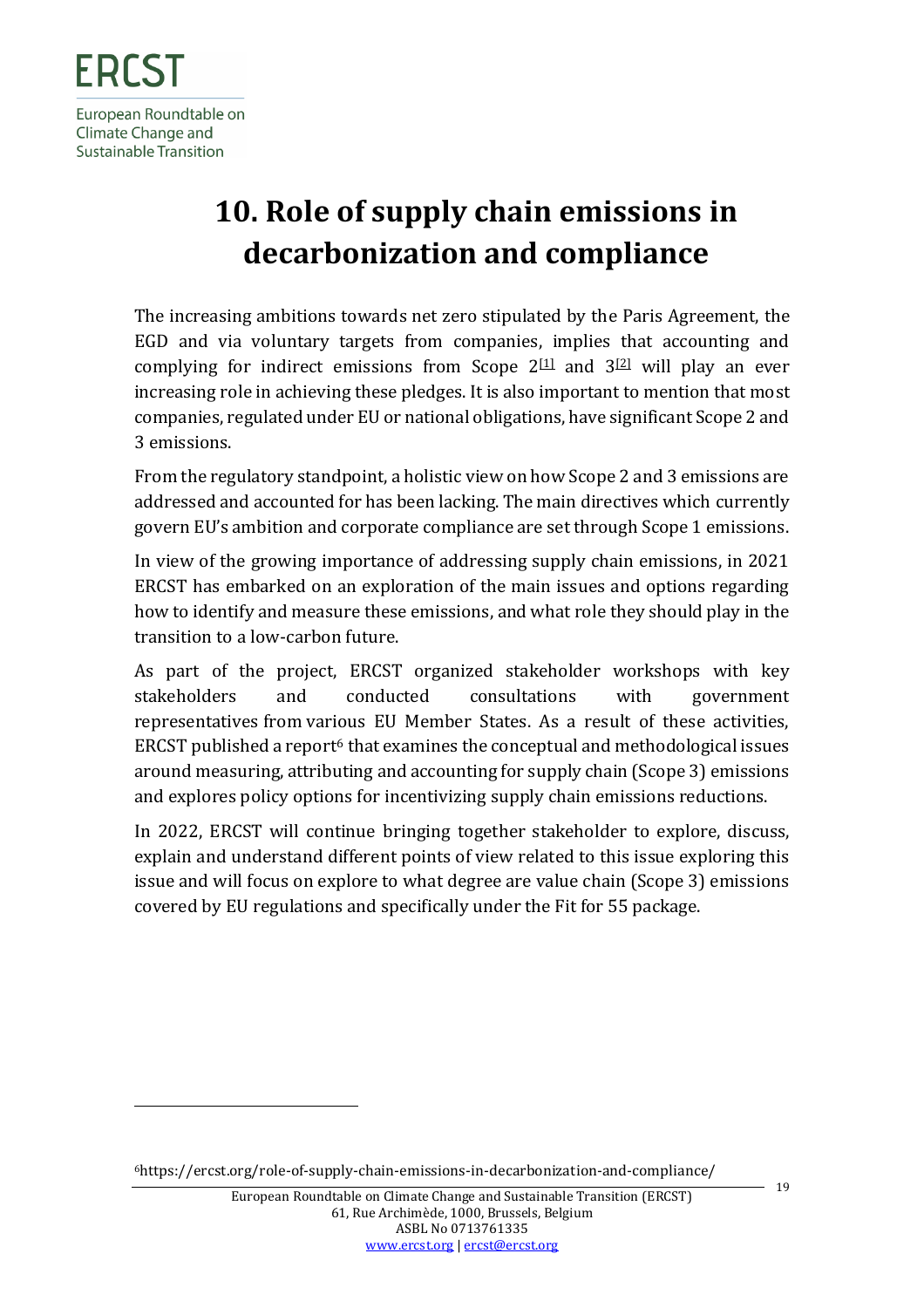# **11. Ensuring a Just Transition**

<span id="page-19-0"></span>Just Transition intends to counter the idea that valuing social aspects of sustainable development (economic, social, and environmental) and caring for the environment are mutually exclusive goals.

The EU's climate ambition in the context of the EGD (-55% in 2030 and Net Zero in 2050) will have social impacts and the EU is trying to make this transition fair, leaving no one behind. One key element in garnering support for such rapid environmental transition is to show that there is a good understanding of the impacts of the measures that are being designed to move towards a low GHG economy and that there is a plan to mitigate social and economic impacts during the period of transition.

ERCST started by identifying the two types of social impacts caused by the green transition:

- Regional: certain energy-intensive sectors and regions in the EU will indeed have an irreversible decline in economic output and employment level. In such context, the need will be to offer state support to affected workers and communities
- Systemic and distributional: increased energy and transport costs may lead to energy poverty and mobility challenges (if not to social unrest). In such context, there will be the need for a call for justice in general terms (considering equity as an integral part in the transition process to a lowcarbon society, addressing the roots of inequality)

Having assessed the different types of social impacts of the transition, ERCST's work focuses on exploring Just Transition issues at the European, International and Corporate levels:

- EU Level: setting a stronger, strengthened EU governance, with the capability of being granular, effective, and flexible at the same time. Indeed, a lesson learned so far, is that there is a need for stronger governance with procedural justice.
- Global Level: countries are increasingly committing to net zero targets without properly incorporating the social dimension in their national transition strategies and/or NDCs. At the same time, countries should draw on successful models and lessons learnt from existing Just Transition initiatives and plans in other jurisdictions.
- Corporate Level: a Just Transition cannot stand alone without corporate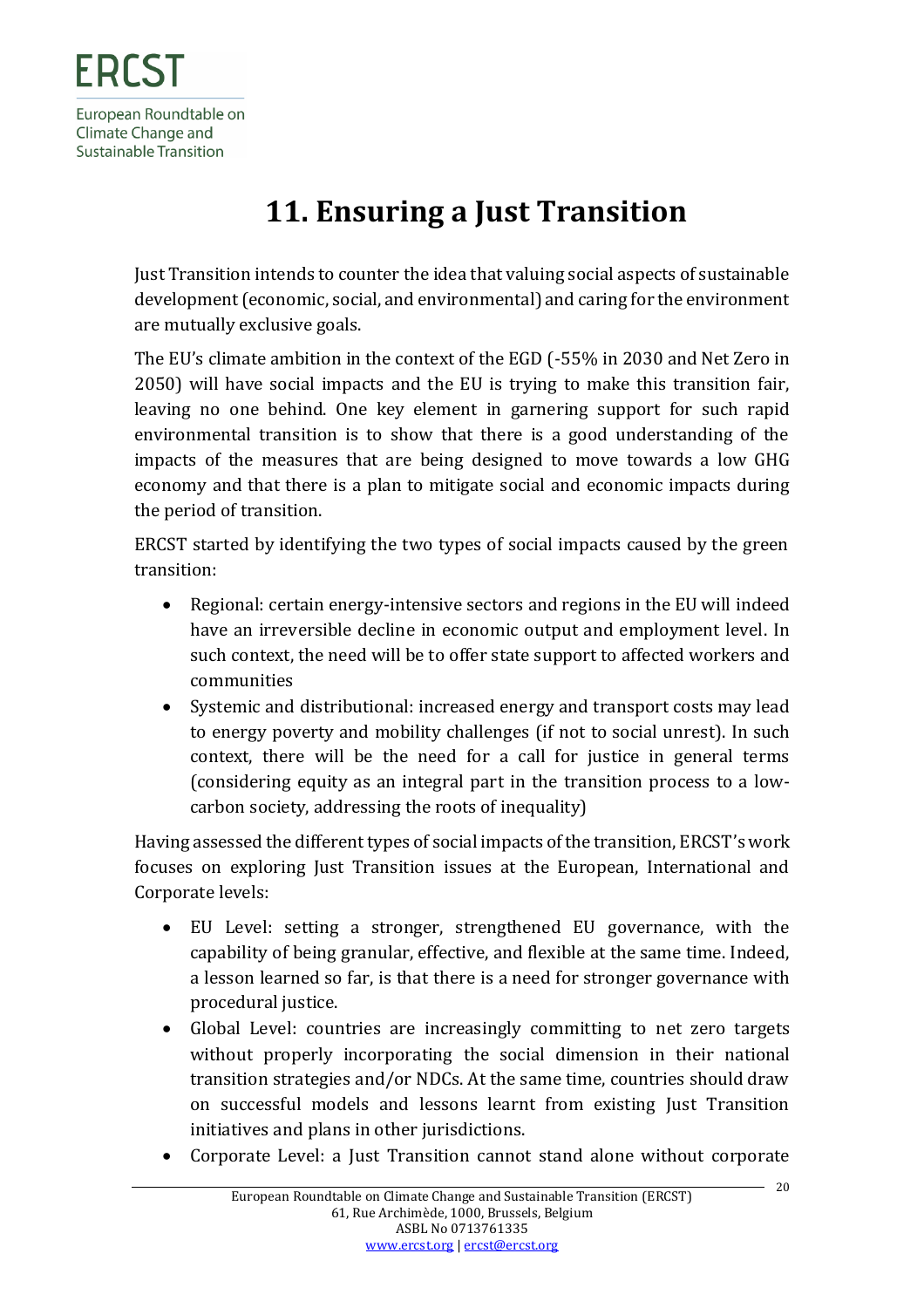action. Profound corporate level changes will entail deep structural changes in employment patterns and spatial distribution. Corporate Just Transition should be based on social dialogue between workers, their unions, and principally the employers.

A strong coordination and coherence of climate, economic and social policies is indispensable. If well managed, climate action can be a pathway for reduced inequality and greater social inclusion.

Therefore, in 2022, ERCST will continue to strive to increase the understanding of this issue among different stakeholder groups by providing research and intellectual output while in parallel regularly convening workshops with policymakers, industry and other stakeholders to reflect on key issues and elements identified by ERCST.

### **12. 'In conversation with' series**

<span id="page-20-0"></span>In this series of events, ERCST goes 'in conversation with' highly influential climate change figures to talk about recent climate policy developments, both at the EU and international level.

In 2020, we had the pleasure to welcome the following guests during our 'in conversation with' series:

- **Karsten Sach<sup>7</sup>** Priorities of the German Presidency of the Council of the EU
- **Khalid Abuleif<sup>8</sup>** Climate change priorities in the G20
- **Jacob Werksman<sup>9</sup>** the EU's international climate policy
- **Archie Young<sup>10</sup>** the road to COP 26 in Glasgow
- **Marianne Karlsen<sup>11</sup> and Tosi Mpanu Mpanu<sup>12</sup>** SBI and SBSTA Chairs
- <span id="page-20-1"></span>• **Ruslan Edelgeriev<sup>13</sup>** – Russia on its way to sustainable development

More of these sessions will be organised throughout 2022.

<sup>7</sup> Director-General for European and International Climate Policy of the German Federal Ministry BMU

<sup>8</sup> Sustainability Adviser to the Minister of Energy, Kingdom of Saudi Arabia

<sup>9</sup> Principal Advisor for International Aspects of EU Climate Policy at the European Commission (DG Clima)

<sup>10</sup> UK Lead Climate Negotiator at Cabinet Office

<sup>11</sup> Chair of the SBI (Norway)

<sup>12</sup> Chair of SBSTA (Democratic Republic of the Congo)

<sup>13</sup> Special Presidential Envoy for Climate Change for the Russian Federation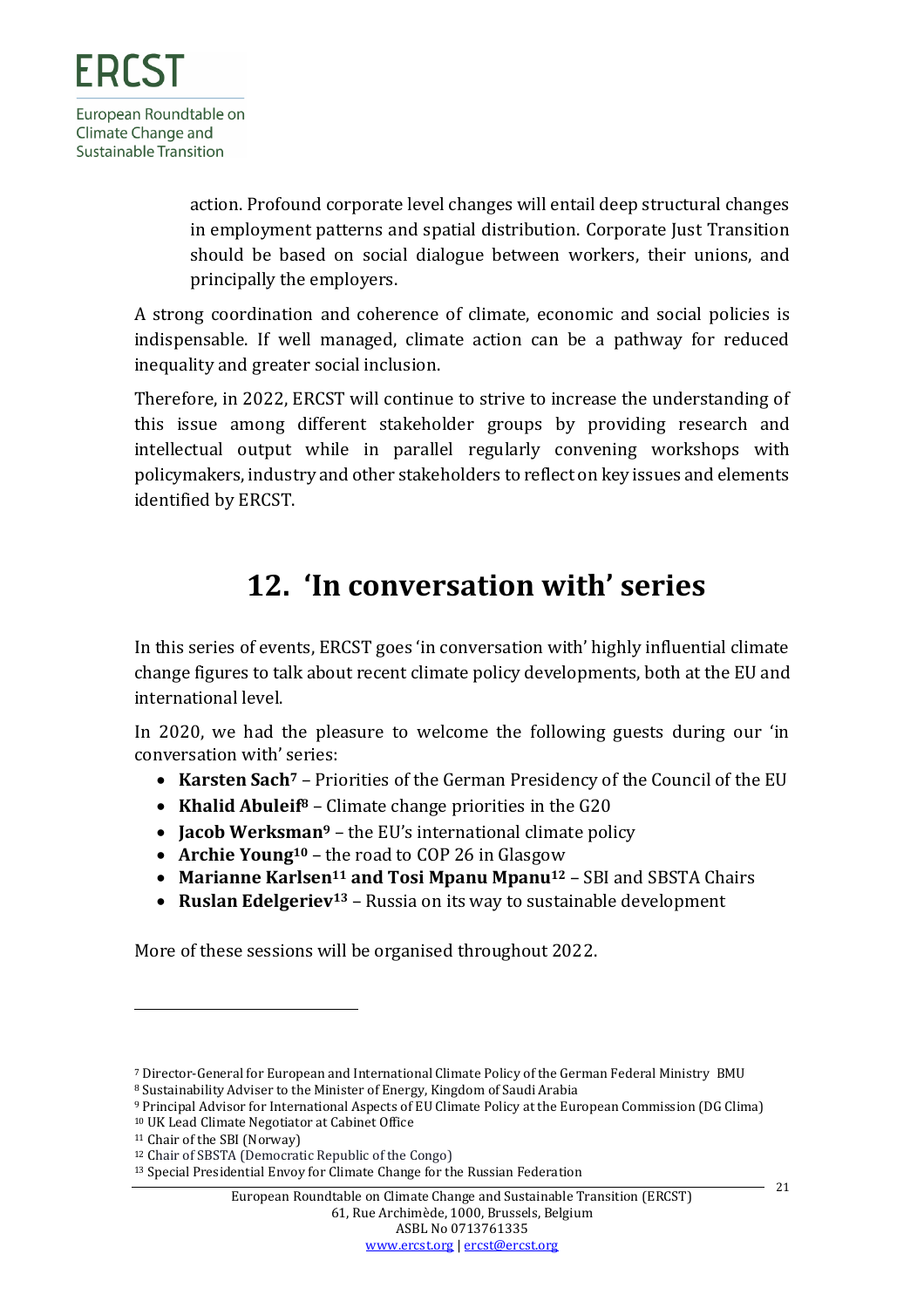### **Governance**

<span id="page-21-0"></span>The European Roundtable on Climate Change and Sustainable Transition was launched as a think tank in 2016, and was established as an independent non-profit organisation under Belgian law in November 2018. ERCST's headquarters are located at rue Archimède 61, third floor, 1000 Brussels, Belgium.

ERCST is governed by its Board, in accordance with its articles of association. The daily management is delegated to Mr. Andrei Marcu, president of the Board and Executive Director of ERCST. The intellectual solidity and neutrality are ensured by the Scientific Committee.

The goal of ERCST is to:

- a) participate and contribute to the European and global political debate on global warming;
- b) contribute to the climate change policy debate to ensure that the energy transition is well managed, economically efficient and fair, and addresses issues of economic and trade competitiveness;
- c) be a place where all points of view are heard in this debate;
- d) provide solutions that are objective, pragmatic and evidence-based;
- e) collaborate with governments, multilateral institutions, think tanks, the business community, the academic world and any other actors necessary to achieve these objectives; and
- f) ensure that the contribution and solutions provided by ERCST are politically feasible and consistent with local economic and social realities.

ERCST aims to provide rigorous intellectual analysis, stemming from the experience and input of its staff, as well as other research available, and the input of the stakeholders who join its activities. It will represent its own views and will strive to ensure in a very strict way its independence and integrity.

The core values of ERCST are non-discrimination, openness and transparency, participation and accountability. These underpin the principles and behaviour, of ERCST and help to maintain mission alignment throughout all operations and activities while sustaining the highest ethical practices.

ERCST has a strict policy of transparency and disclosure of activities and sources of support.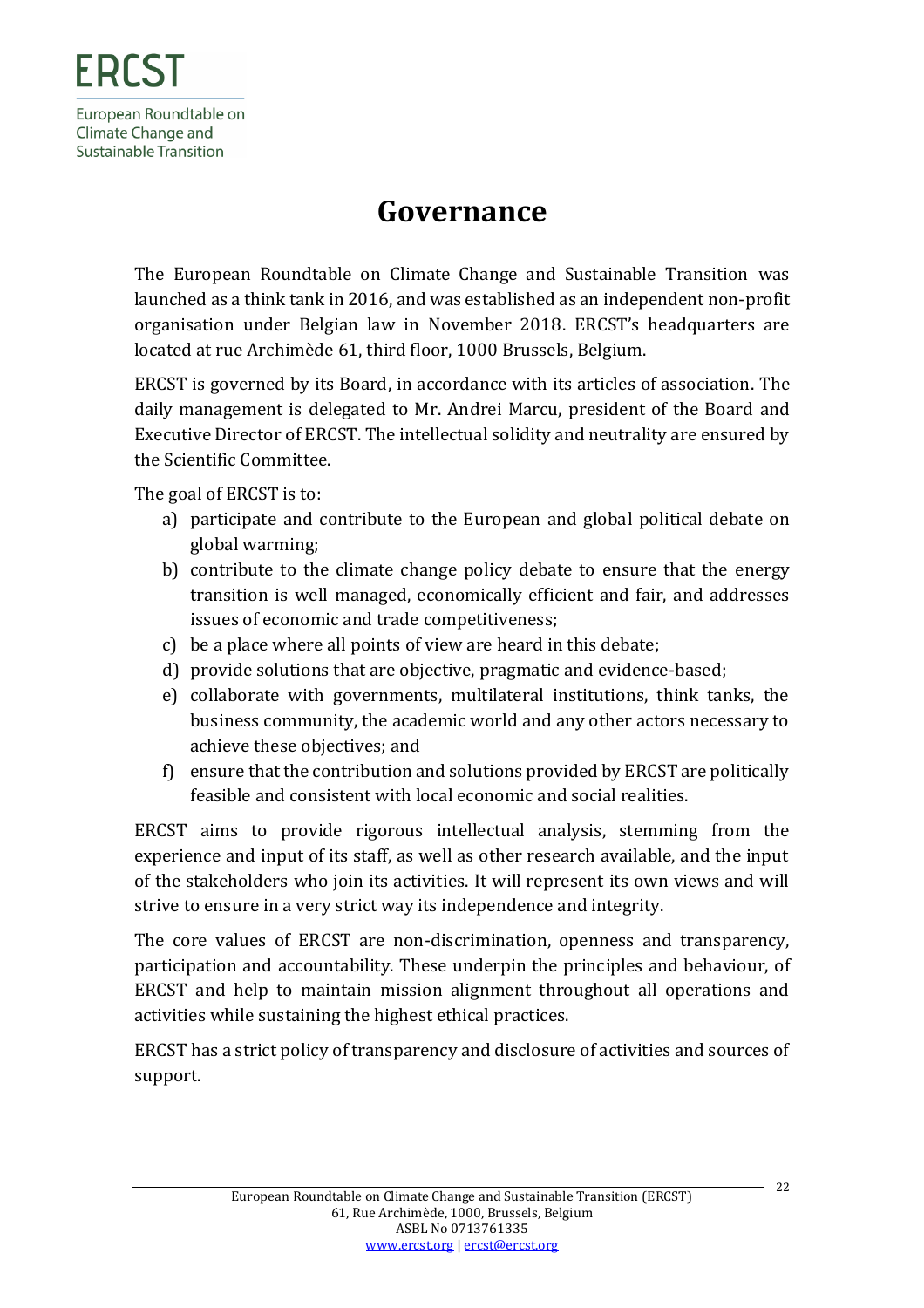# **Team**

<span id="page-22-0"></span>

**Mr. Andrei Marcu** is the founder, member of the board and Executive Director of ERCST. He has vast experience in managing policy-focused organisations, creating partnerships, managing stakeholder relations and fundraising. His focus has been on sustainable development, climate change and energy.

In different capacities, he has been engaged in multilateral negotiating processes and subsequent implementation action, both at the global and sectorial level. He has acted as negotiator

for developing countries, coordinator for the G-77 and China, and as representative of the international business community.

During his career, Mr. Marcu has performed at the highest managerial level, both in business organisations and in non-profit organisations. He created, and successfully managed the CEPS Carbon Market Forum and was the founder and CEO of the International Emissions Trading Association (IETA), as well as acted in a number of leadership positions in the area of public policy.



**Ms. Alexandra Maratou** joined ERCST in 2020 as a Senior Policy Analyst. She focuses on economic and climate change policies at the European and international levels, including carbon pricing and border carbon adjustments.

She has 12 years of professional experience in policy research and analysis, with a focus on energy, climate and the

environment. Prior to ERCST, she worked for consultancy COWI, where she conducted studies on behalf of the European Commission and other public sector clients. In the outset of her career, she worked as a research assistant at Cambridge University's Electricity Policy Research Group, where she inter alia conducted research on low-carbon electricity generation technologies, and innovation.

Alexandra holds an MSc degree in Environmental and Resource Economics from University College London, as well as a BA degree in Economics from the Athens University of Economics and Business.

23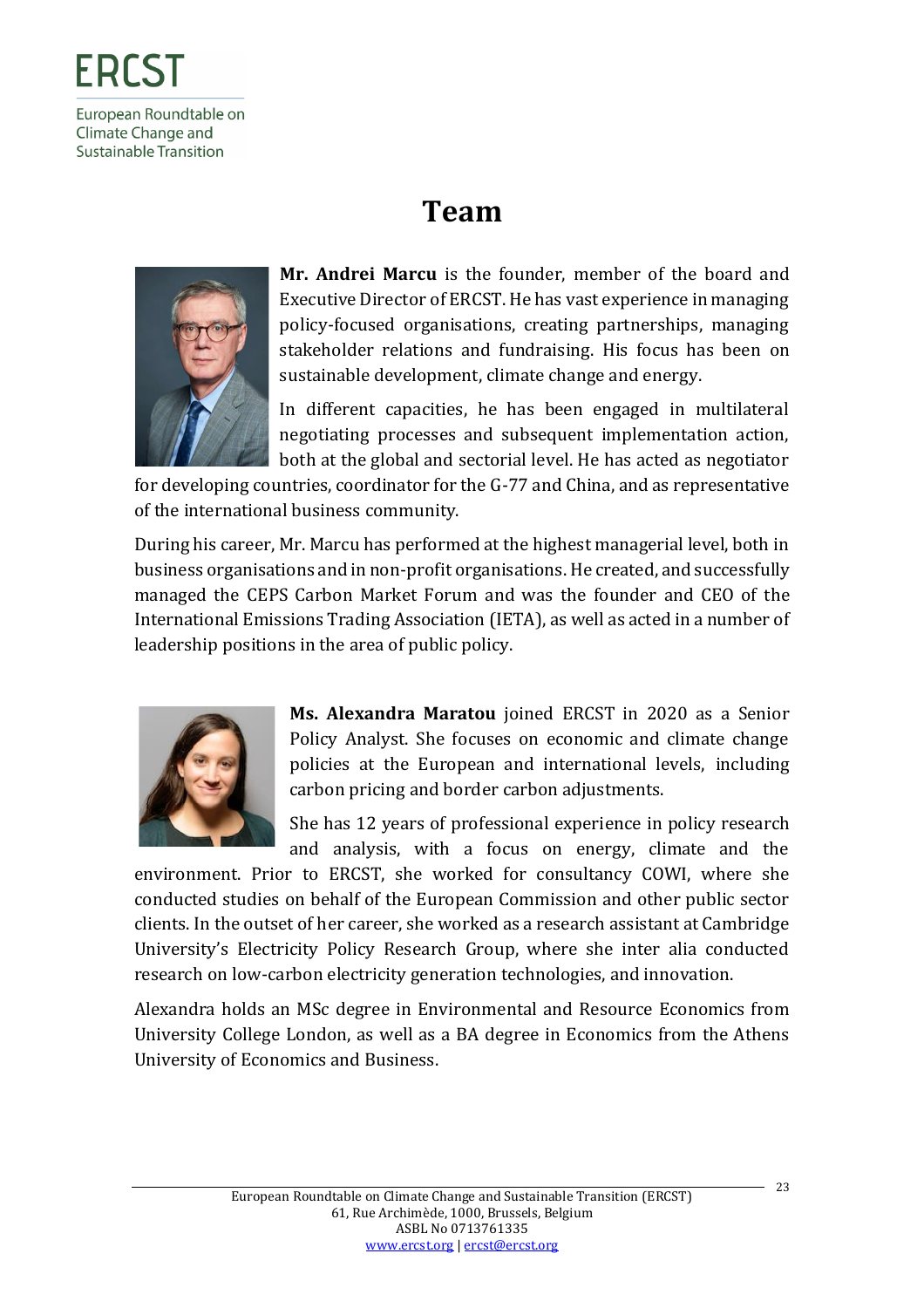

**Mr. Juan Fernando López** is an economist specialised in EU Climate Policy and has recently joined ERCST as Manager & Senior Policy Analyst. Prior to ERCST, Juan worked as an Adviser in Climate Change & Energy at the European Industrial Minerals Association focusing on the EU ETS and other files such as CBAM, ETD and the RED and sustainable finance.

Beforehand he was a trainee at the European Commission, where he contributed to the European Commission proposal for an EU Multiannual Financial Framework, and Climate Mainstreaming co-chaired by DG CLIMA.

With a solid academic background and previous management work experience at university, he holds a University Degree in Economics and a Masters Degree in European Studies from the University of Sevilla. In 2017 he obtained a Masters Degree in Economics of the EU at the College of Europe in Bruges, with a specialisation in European Public Policy Analysis. In 2019, he was invited by the European University Institute to present his master thesis on "[The impact of](https://fsr.eui.eu/event/fsr-climate-annual-conference-2019/)  [political announcements on the EU ETS](https://fsr.eui.eu/event/fsr-climate-annual-conference-2019/)", at the Florence School of Regulation (FSR) Climate Annual Conference.



**Mr. Antonio Fernandez** joined ERCST in early 2021 as a Policy Analyst. He focuses on energy and climate policy developments with a particular focus on the Hydrogen economy and the New Green Deal.

Before joining ERCST Antonio gained valuable professional experience in the fields of energy and environment, international trade and banking in 4 different EU countries,

working for renowned private and public organisations such as the British Parliament, the Spanish Embassy in Berlin, Santander Bank or Iberdrola. At Iberdrola Antonio was responsible for the daily monitoring and reporting on EU legislative and non-legislative procedures in the fields of Energy, Climate and Sustainable finance with special focus on the New Green Deal.

Antonio is a fully qualified lawyer that also holds a M.B.A. from ICEX-CECO, with focus on international trade, a LL.M. in European Business, Competition and Regulatory Law from FU Berlin, as well as a Master in Professional Development from University of Alcalá in Madrid.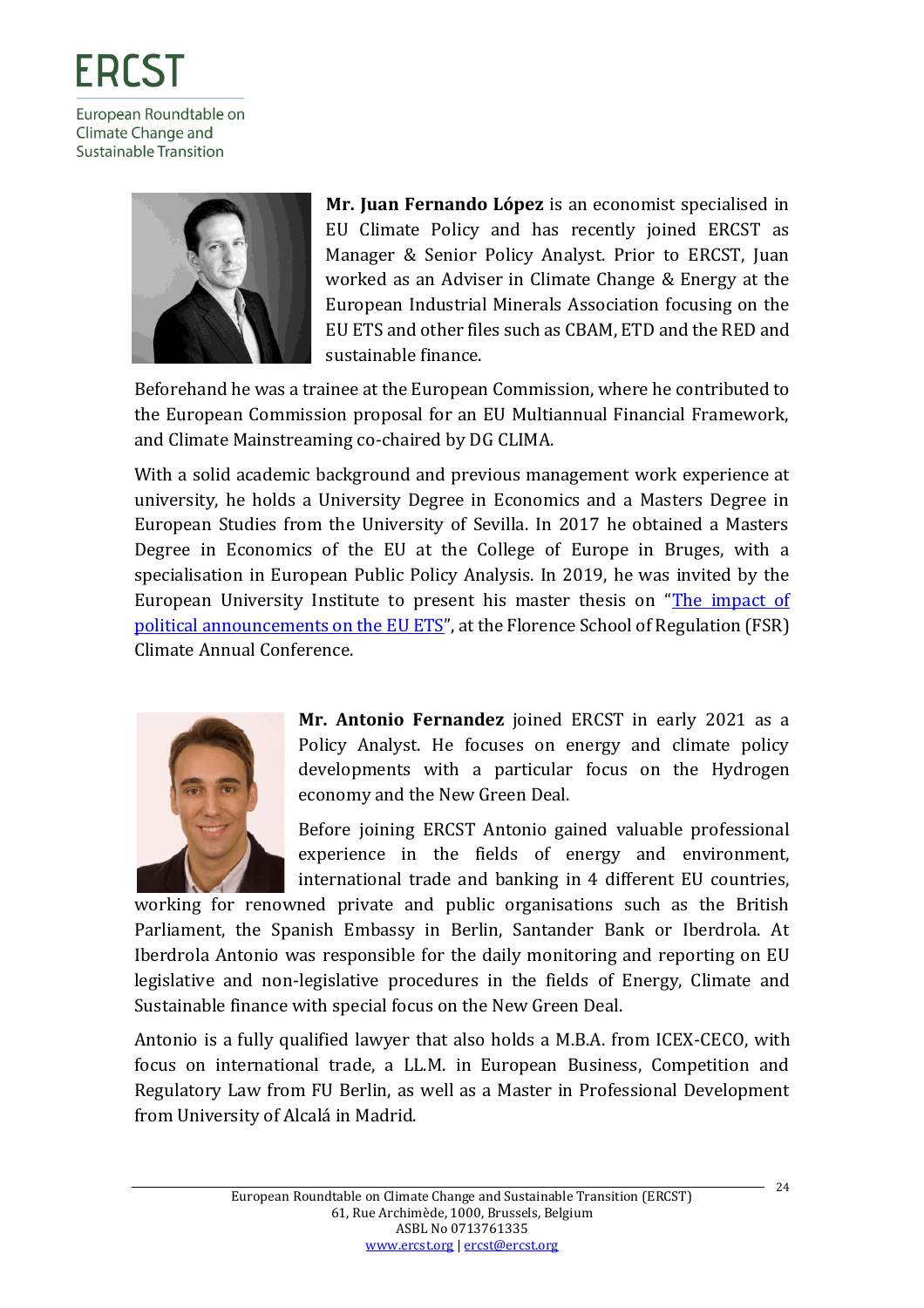

**Ms. Marina Monciatti** joined the team in October 2020 as a Researcher and is now a Policy Analyst at ERCST. She focuses on climate change policies both at the EU and international level, specifically on Response Measures under the Paris Agreement, EU-Turkey climate relations and the debate on supply chain emissions. Prior to ERCST, she completed her internships at the United Nations Economic Commission for Latin America and the Caribbean in Santiago de Chile, at GIZ

for the flagship EU cooperation programme EUROCLIMA+ in Brussels and as a researcher at a chemical recycling company in London.

Marina holds a Bachelor's degree in Business and Finance from Hult and a Master of Climate Change, Management and Finance from Imperial College London.



**Mr. Pietro Cesaro** joined ERCST in February 2021 as a Researcher. His work focuses on sustainable finance and just transition policies both in the context of the European Green Deal and at international level. Before joining ERCST, he worked as a Policy Assistant to the Principal Adviser on Green Finance at DG Environment of the EU Commission. Prior to this experience, he completed his internship at the UNFCCC in Bonn working on carbon pricing initiatives. In 2018, Pietro co-founded "Duegradi",

the Italian Magazine dedicated to the topic of climate change and environmental policies.

Pietro holds a MSc in Economics with a major in Economic Policy from the University of Lugano, with exchanges at the London School of Economics and Political Science and the KU Leuven.



**Ms. Dora Klein** joined ERCST in 2021 as Administrative Assistant to provide general support the ERCST team with projects, events and running the growing operation.

Prior to joining ERCST Dora spent most of her career in the private sector supporting Recruitment and Marketing projects and teams. She gained experience across several

industries and various countries in Europe.

Dora holds an MA in English Linguistics from the University of Debrecen and a BSc in Economics from the Budapest Business College.

25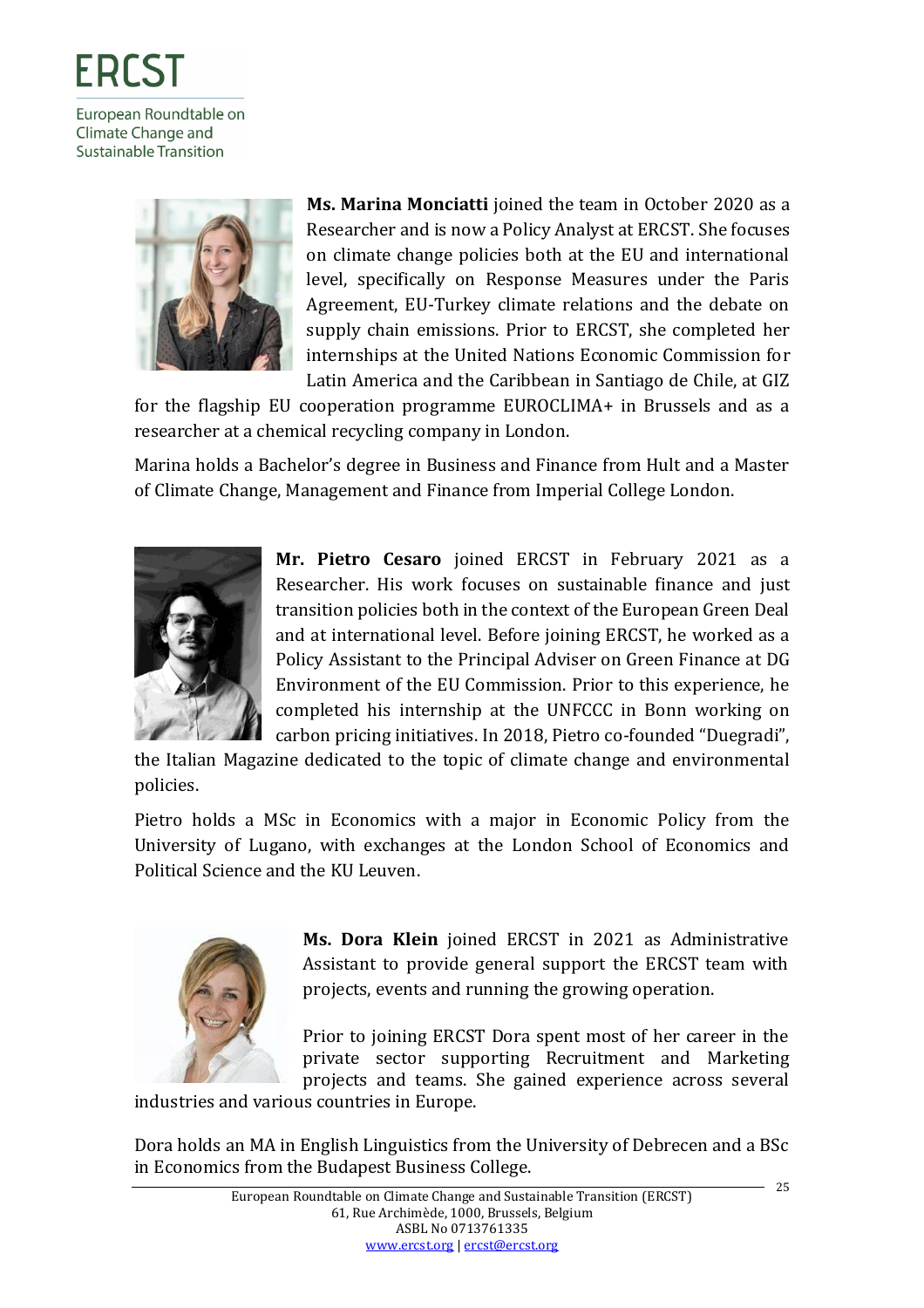

**Ms. Sachi Vohra** joined ERCST in October 2021 as a Researcher based out of India. Her work focuses on climate policy, carbon pricing, market-based mechanism, national and international climate policy discourse. Prior to ERCST, she worked as a Research Associate in The Energy and Resources Institute (TERI) in New Delhi. She was also a volunteer in a grassroot level organisation to promote ground level implementation of clean energy

transition in the Himalayan regions.

Sachi holds a MSc in Climate Science and Policy from TERI University and a bachelor's degree in Geography from University of Delhi.



**Ms. Anita Vollmer** joined ERCST in early 2022 as a Junior Researcher. Her work focuses on European climate policy, with particular consideration of the Carbon Border Adjustment Mechanism and the European Green Deal.

Before joining ERCST she co-authored a paper on economic instruments for sustainable land use. She also worked on the ParticipationCaseScout project, making scientific knowledge on participatory environmental

governance accessible to practitioners.

Anita holds an MSc in Ecological Economics from the University of Leeds and a BSc in Environmental Sciences from Leuphana University of Lüneburg.

### **Senior Fellows**

<span id="page-25-0"></span>

**Mr. Jean-Yves Caneill** joined ERCST as Senior Fellow in 2018 after a successful thirty-year long and distinguished career at Electricité de France (EDF), where he was responsible for climate change policy. He has been strongly involved in the European and international debate on climate issues, attending the climate negotiation conferences for Eurelectric.

In recent years, he has been strongly involved in dialogues with EGTT, TNA, TEC and CTCN process (UNFCCC) through WBCSD and ICC. He was member of the CTCN Advisory Board for one year, representing the private sector. He is also following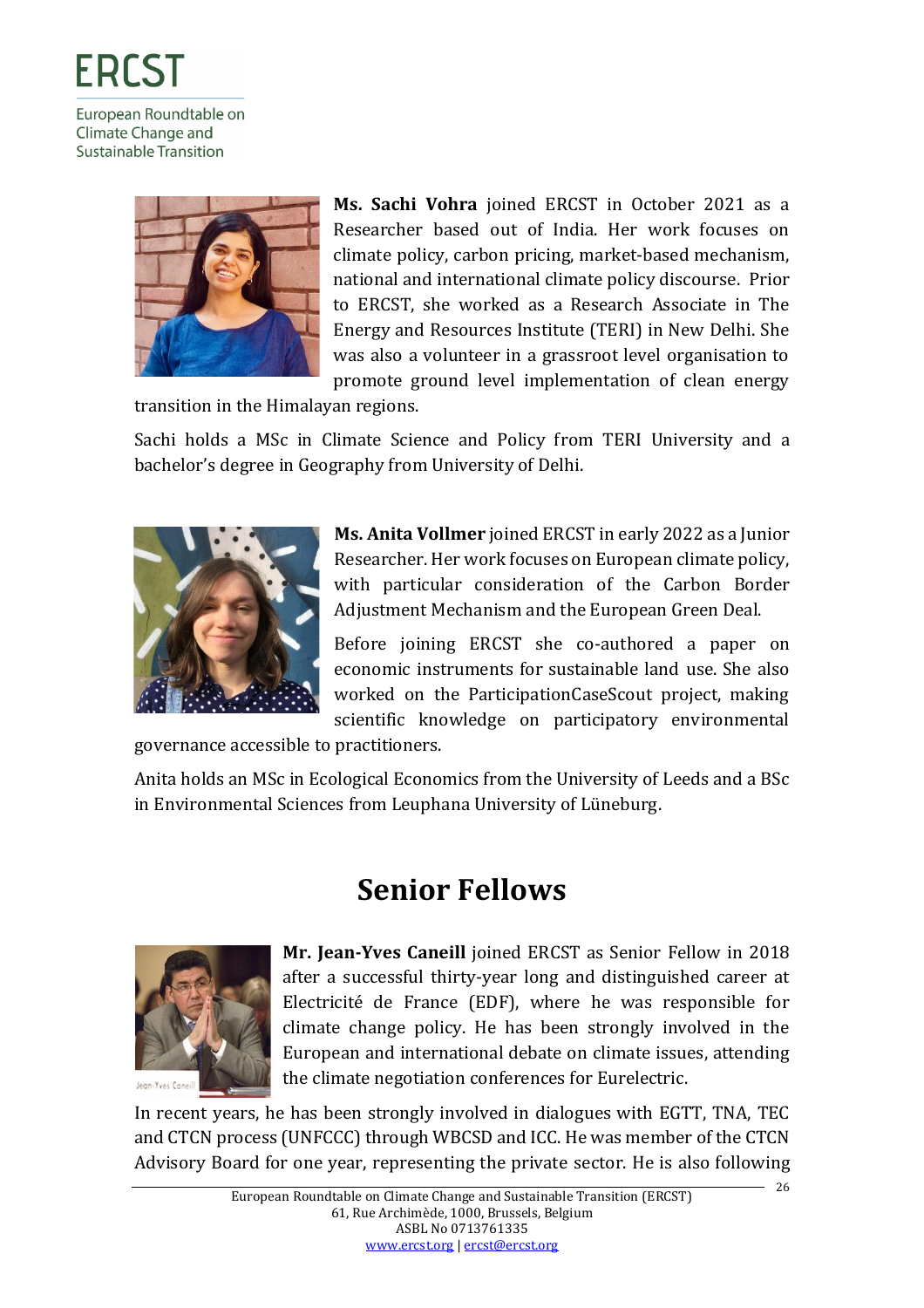the GCF issue as an observer. He is also involved in different collaborations with MIT, CEPS, and IDDRI.

Jean-Yves advises ERCST on issues ranging from the EU Emission Trading System to the decarbonisation of the power sector and international climate change negotiations under the UNFCCC.



**Mr. Aaron Cosbey** is a Senior Associate to ERCST. He is a development economist with 25 years' experience in the law and economics of sustainable development, particularly in the areas of trade and climate change. Aaron is also a Senior Associate at IISD, an advisor to IGF, and a member of the Green Growth Knowledge Platform Research Committee on trade and

competitiveness. Aaron also has consulted to a wide variety of governments and institutions.

Aaron provides advise to ERCST and works on projects related to Response Measures under the UNFCCC and the nexus between trade and climate policies.



**Mr. Olivier Imbault** is a Senior Fellow at ERCST. Before joining ERCST Olivier Imbault chaired the Business Europe Working Group Energy & Climate for more than six years. Olivier has developed a broad experience in EU regulations and leadership role in the European debates on energy transition, climate change and sustainable development. He brought with him a more than forty years' experience in the

industry and energy sectors after a long career in Air Liquide, where he was successively CEO of the Italian subsidiaries, Vice President of the Mediterranean and African Zone and Vice President Europe Energy and Industry affairs. Olivier holds an engineering degree from Ecole Centrale Lyon and an MBA from INSEAD Young Manager Program. In the same period, Olivier has acted as representative of the Chemical Industry in the development of the Italian energy market as President of the Italian Chemical Industry Energy Committee and Member of Confindustria.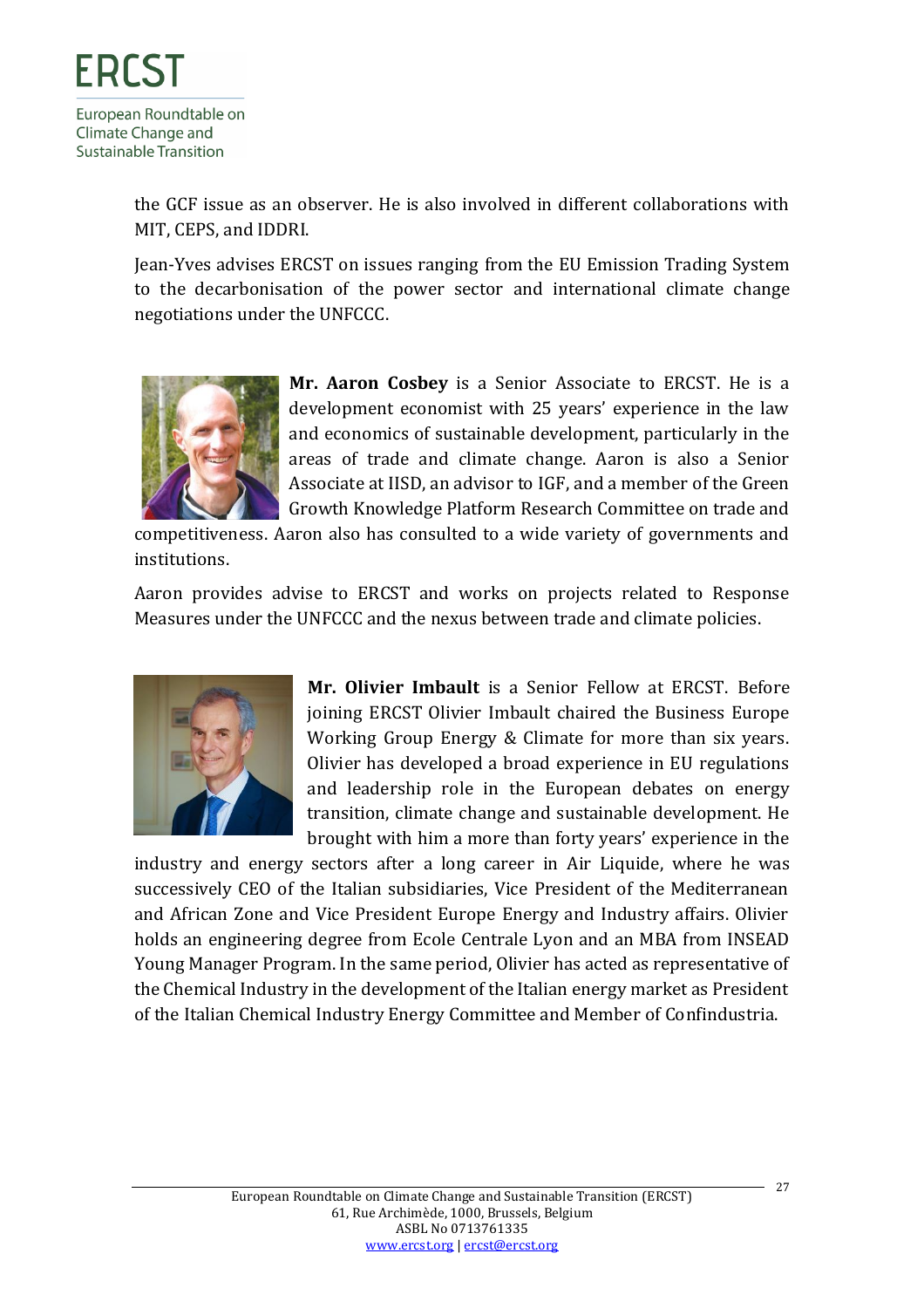

**Mr. Tomasz Chruszczow** is a Senior Fellow at ERCST. Tomasz Hhas been active in the field of environmental protection for more than 30 years, with a special focus on climate change, industrial emissions and waste management. Tomasz, served in Polish and European industry organisations as a representative of Polish glass manufacturers, including as the Vice President of CPIV – Standing Committee of European Glass Industries.

In the international realm, Tomasz has been the EU lead climate negotiator and Head of Polish delegation at UN Climate Conferences, Chair of the EU WPIEI Climate Change during Polish EU Council Presidency, High-Level Climate Champion and chair of UNFCCC global negotiations, Chair of the UNFCCC Subsidiary Body for Implementation – SBI as well as the Subsidiary Body for Scientific and Technological Advice – SBSTA, Member of the UN Adaptation Committee 2012-2015, negotiating on behalf of the EU final provisions of the Paris Agreement on forestry during Paris COP21. Tomasz graduated from the Technical University of Warsaw.



**Mr Bill Thompson** joined ERCST as a Senior Fellow in January 2022. Bill is currently Co-Chair of the UK Emission Trading Group's ETS Workgroup. The WG comprises UK major ETS emitters, relevant UK Trade Associations, Verifiers, Traders and Accreditation Authorities. UK Government Ministries BEIS and HM Treasury also participate alongside regulators from the UK Devolved Authorities and the UK Environment Agency.

Bill was previously Director Climate & Energy Policy – Europe for the BP plc Group Policy Team. He has extensive regulatory experience from having worked and lived in Brussels for five years. He also served as a representative on relevant climate & energy in Fuels Europe, CEFIC, Business Europe, CONCAWE, IETA and IOGP. He has extensive operational and regulatory experience of the EU ETS and the UK ETS and their evolution as well as of the UNFCCC Kyoto & Paris Climate Agreements.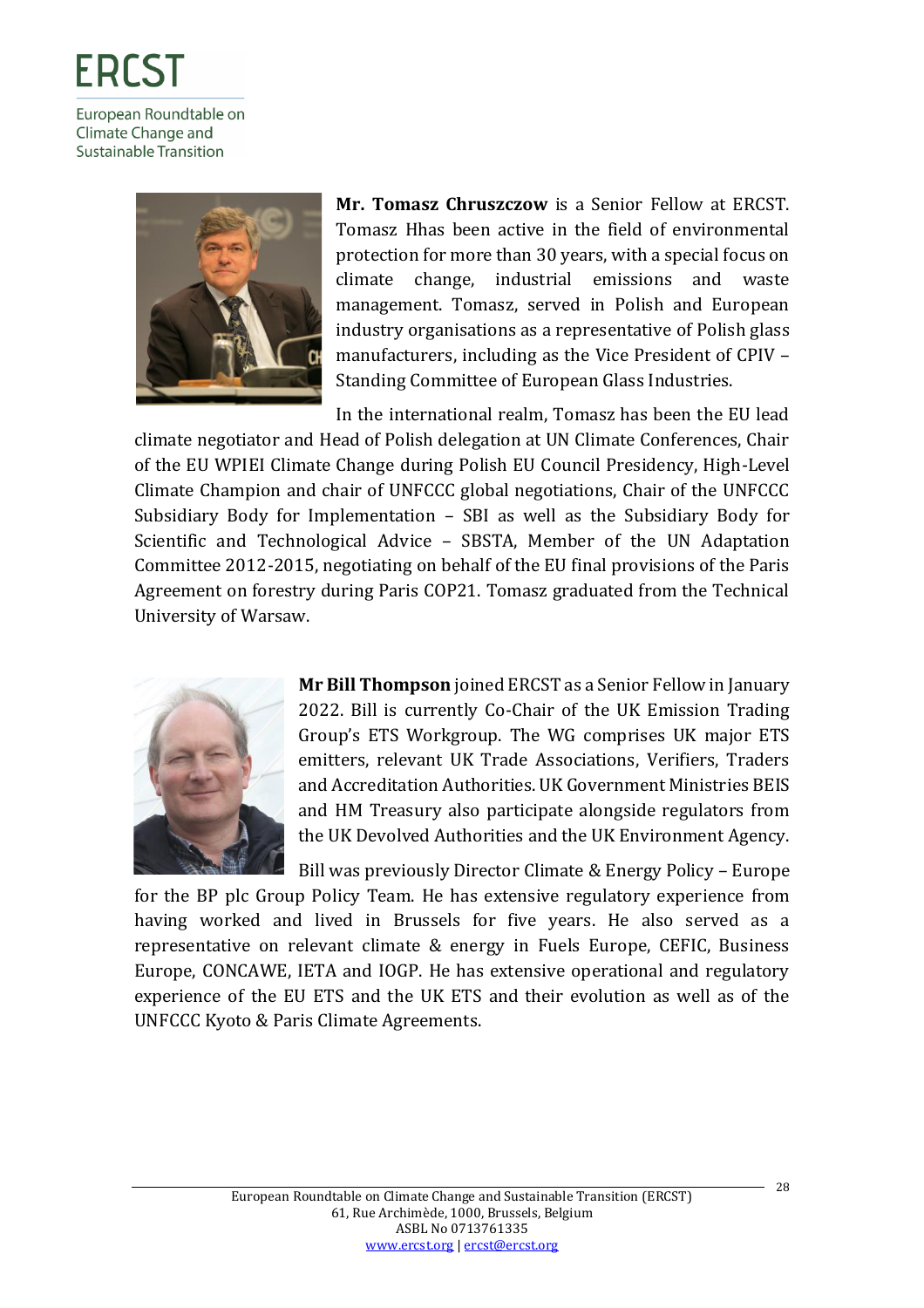

**Sustainable Transition** 

**Ms. Natalie Kushko** is a Senior Fellow at ERCST. Natalie is a senior sustainable low emission economic development, climate change, and international carbon markets expert with over 20 years of experience in inter-governmental UNFCCC negotiation, extensive on-ground experience on UNFCCC flexible mechanisms, climate change policy-making and implementation on international and national levels, as well as regional level in emerging markets of Eurasia region. Ms.

Kushko currently is a Team Leader of national and international experts and firms supporting the GoU on second Ukrainian NDC development under Paris Agreement EBRD, also providing international legal expertise and, planning and supervising transparent and inclusive stakeholders' consultation process for over two years on second NDC development process. She served as Team Lead of UNDP project providing support to Ukrainian Parliament on sustainable energy and environment issues.



**Mr. David Kleimann** is a Senior Fellow at ERCST. David is a trade expert with 15 years of experience in law, policy, and institutions governing EU and international trade. His current work focuses on the climate and trade policy nexus as well and legal and diplomatic challenges arising from international climate and trade cooperation.

David earned his PhD in Law at the European University

Institute (EUI) in Florence, Italy, where he defended his thesis on 'The Transformation of EU External Economic Governance' (2017). In the recent past, David served as a Member of the Executive Council of the Society of International Economic Law and completed visiting research fellowships at the Foreign Policy Institute of Johns Hopkins School of Advanced International Studies (SAIS) and Georgetown University's Institute for International Economic Law in Washington DC. In 2018, he served as a policy advisor to the Chairman of the European Parliament's Committee for International Trade (INTA), Bernd Lange. David has taught WTO law at the law department of the University of Mannheim, Germany (2018-2020) and acted as a consultant to the World Bank's International Trade Department (2012/13) and the EU – China Trade Project (2014). In 2009/10 he coordinated the trade policy project of the German Marshall Fund of the United States (GMFUS) in Brussels.

29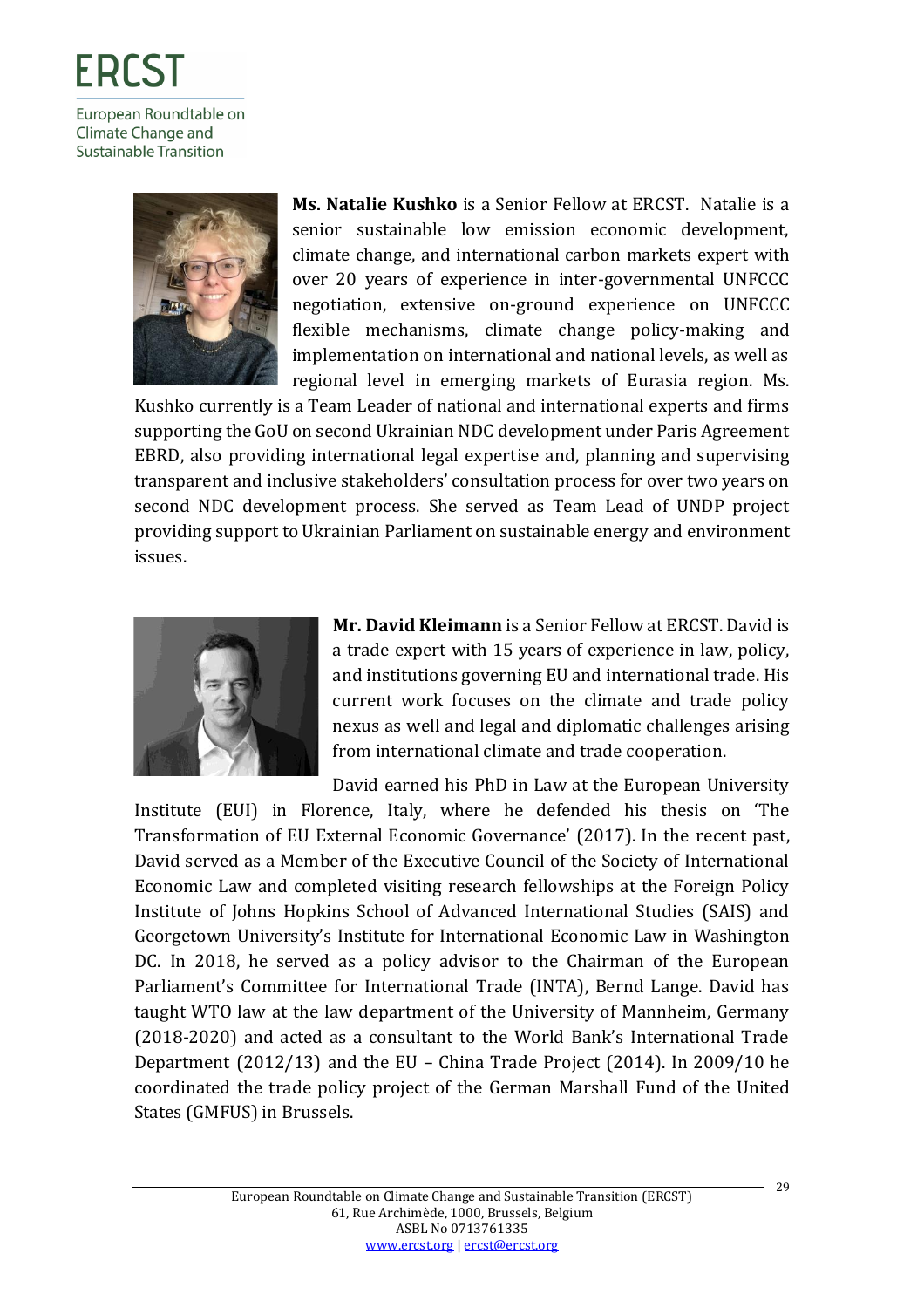# <span id="page-29-0"></span>**Founding Members**

ERCST has four founding members with backgrounds in industry, academia, and government affairs:

- Andrei Marcu, ERCST
- Michael Mehling, MIT
- Philippe Chauveau, Solvay
- Tomasz Chruszczow, ERCST

# <span id="page-29-1"></span>**Board**

ERCST is directly governed by its Board, in accordance with its articles of association. The Board is currently comprised of:

- Andrei Marcu, ERCST
- Michael Mehling, MIT
- Philippe Chauveau, Solvay
- Mahua Acharya, Convergence Energy Services Ltd, Government of India
- Piotr Arak, Polish Economic Institute

# <span id="page-29-2"></span>**Scientific Committee**

ERCST has a Scientific Committee which is comprised of representatives of affiliated think tanks, providing the intellectual solidity, and ensure neutrality. The Scientific Committee of ERCST is currently comprised of the following members:

- Emilie Alberola, Eco Act
- Neeraj Prasad, former manager of the World Bank Climate Change team
- Stefan Schleicher, Wegener Center for Climate Change, University of Graz
- Susanne Droege, SWP
- Sebastian Oberthür, Institute for European Studies, VUB

Other members may be invited to join the Scientific Committee by agreement with the existing Members of the Committee, subject to approval of the board.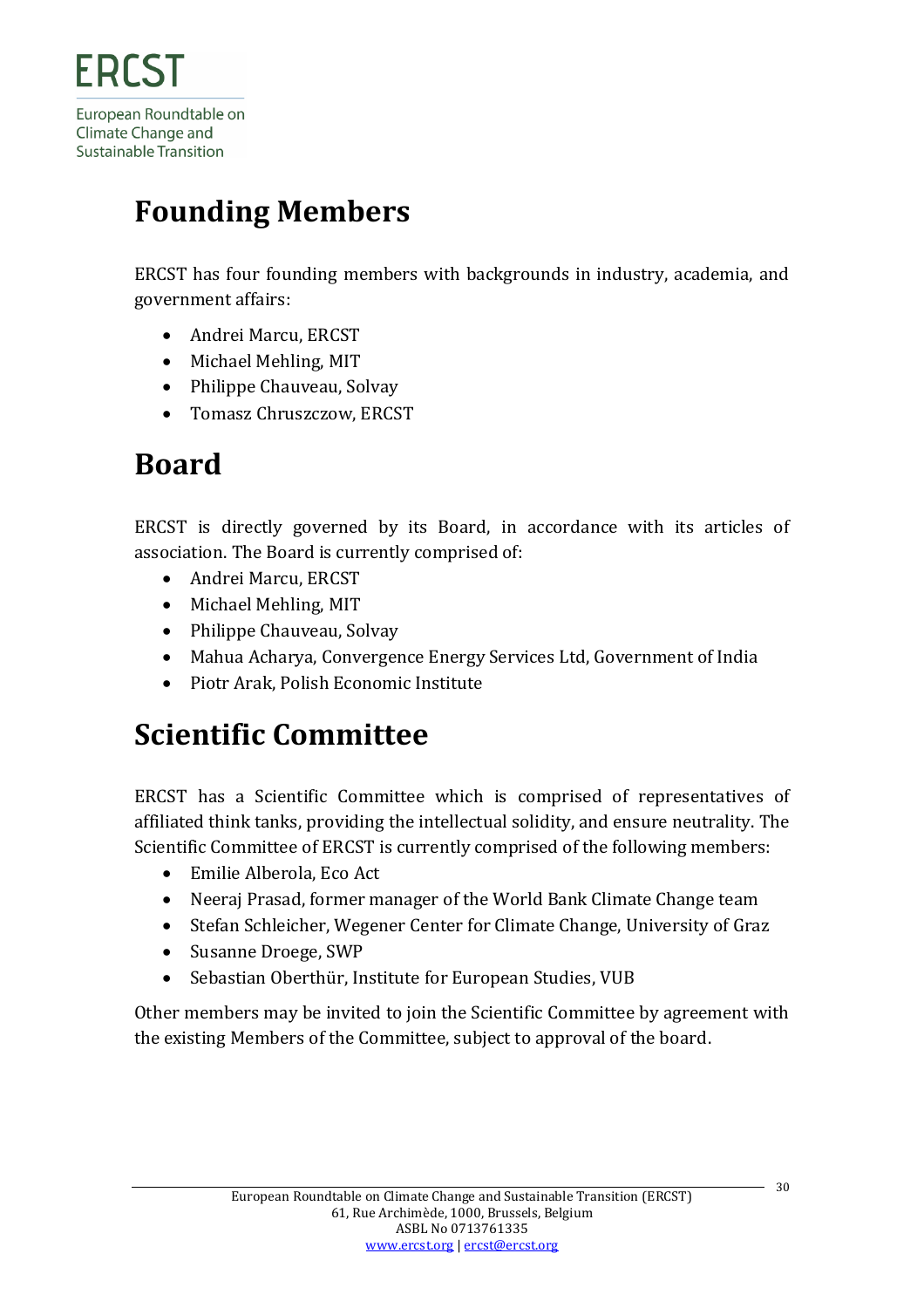# <span id="page-30-0"></span>**ERCST Membership**

ERCST currently has two categories of members:

1) Funding members are companies that are supportive of ERCST and its activities and pay a yearly membership fee.

2) Associate Member are those that are supportive of ERCST and its activities, without providing financial support. This category may include thinks tanks, associations, and governments, as well as international organisations.

# <span id="page-30-1"></span>**Participation**

ERCST is a non-profit and non-advocacy organisation. Participation in ERCST is open to all stakeholders, including academia, research institutions, business organisations, foundations, think tanks, associations, non-governmental organizations, Member States of the EU, non-EU governments, as well as subnational entities.

# <span id="page-30-2"></span>**ERCST Products and Activities**

ERCST's outputs and activities (papers, seminars, roundtables, etc.), are undertaken strictly under the responsibility of the ERCST and do not represent, nor are they in any way meant to represent an endorsement by ERCST members or any stakeholders of their contents or of the statements made during discussions. All ERCST activities are undertaken under strict Chatham House Rules.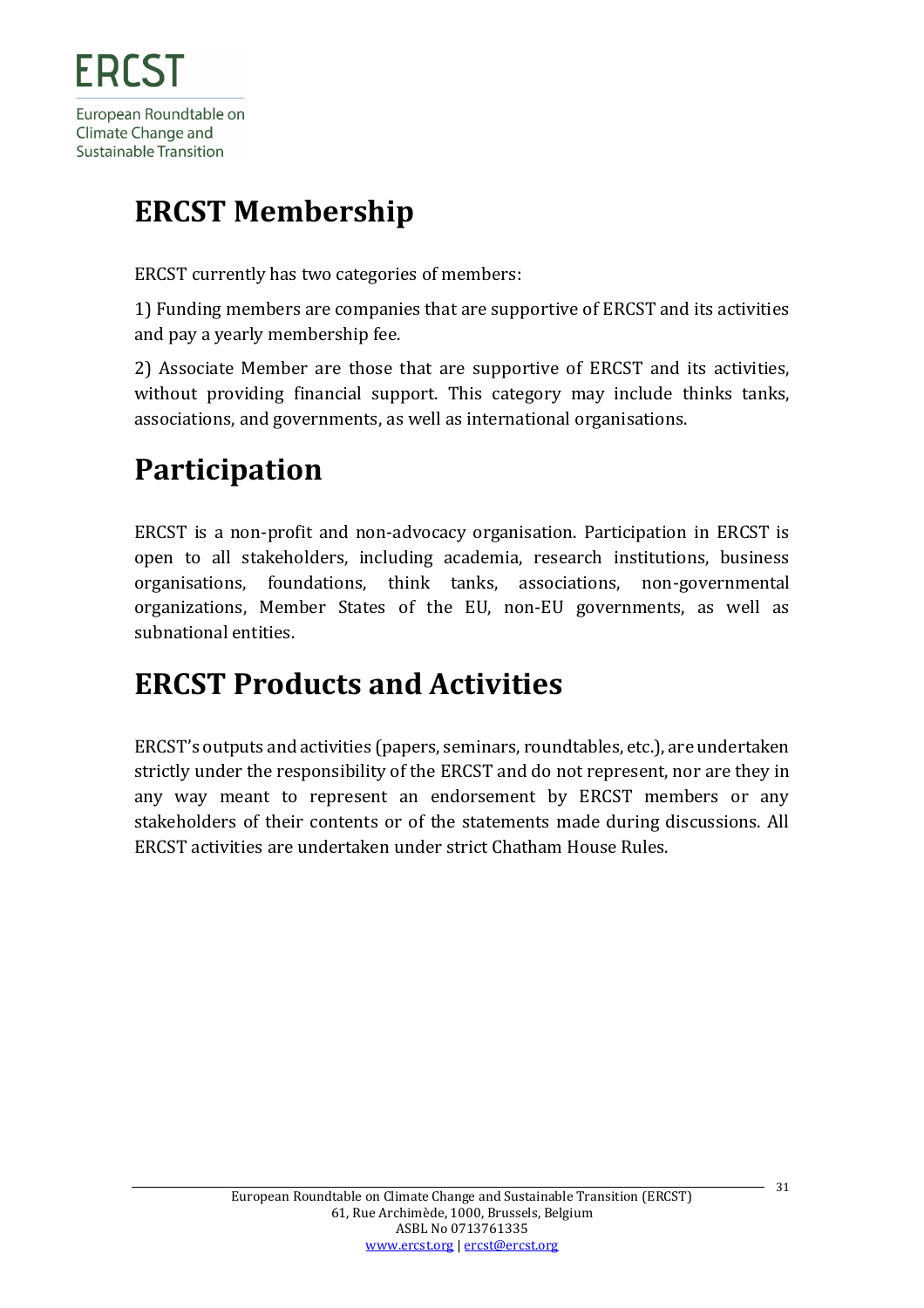### **Annex 1: List of publications released in 2021**

### <span id="page-31-0"></span>**No. Event Title**

- **1** In conversation with Archie Young the road to COP 26 in Glasgow
- **2** The state of the European Green Deal
- **3** Global Town Hall on Border Carbon Adjustments
- **4** Preparing for the review of the EU ETS use and division of revenues & reflections on the December EUCO conclusions
- **5** Informal Forum on Implementation of Article 6 of the Paris Agreement – January 2021
- **6** Discussion on role of Scope 3 emissions in decarbonization
- **7** Stakeholders' Views on the Public Consultation for the revision of the EU Emissions Trading System
- **8** In conversation with SBI and SBSTA Chairs
- **9** Reporting on the Impacts of Response Measures: a case study on Ghana
- **10** State of the European Green Deal avoiding overlap and maximizing synergies between policy instruments
- **11** Informal Forum on Implementation of Article 6 of the Paris Agreement – February 2021
- **12** Article 6 Community Centre: Library and Road to Glasgow
- **13** The Sustainable Finance Strategy in the EU
- **14** Preparing for the review of the EU ETS The plan to decarbonize industry while protecting against carbon leakage
- **15** Border Carbon Adjustment in the EU: European Parliament Own Initiative
- **16** Role of Supply Chain Emissions in decarbonization and compliance
- **17** Border Carbon Adjustment in the EU: ERCST Sectoral Report Launch
- **18** Preparing for the review of the EU ETS carbon pricing in non-ETS sectors
- **19** Informal Forum on Implementation of Article 6 of the Paris Agreement – March 2021
- **20** Launch of the 2021 State of the EU ETS Report
- **21** ITRE Report on Hydrogen and the Role of Low Carbon Hydrogen in the **Transition**
- **22** State of the European Green Deal from strategy to delivery
- **23** The ERCST CBAM Proposal Launch
- **24** How to finance the transition in the EU: the role of the EU taxonomy
- **25** Informal Forum on Implementation of Article 6 of the Paris Agreement – April 2021
- **26** Post 2021 Summit on Climate & Road to COP 26 in Glasgow
- **27** Report Launch: The review of the EU ETS Market Stability Reserve (MSR)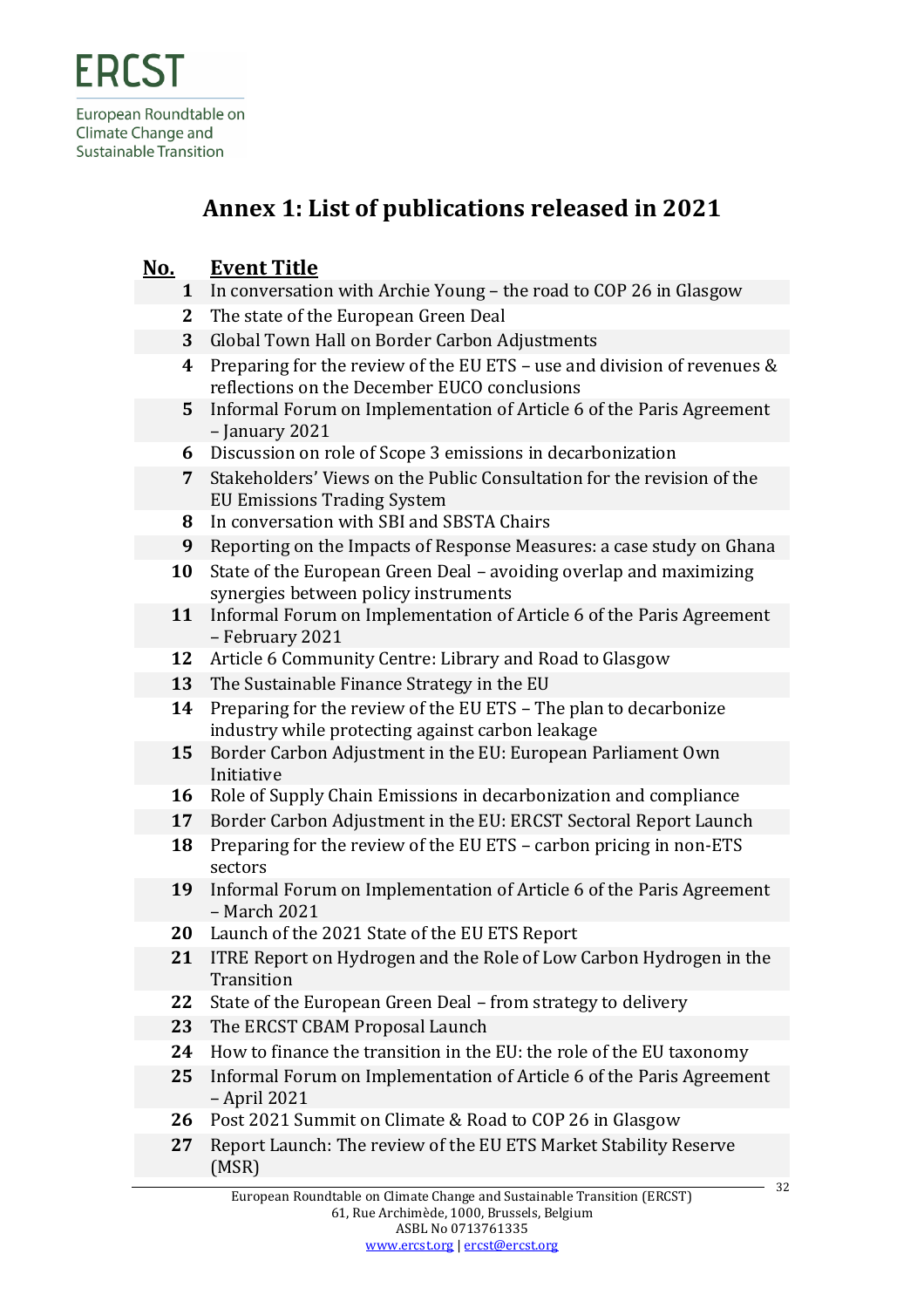- Hydrogen Policy Developments, Needs and Reality
- Reporting on the Impacts of Response Measures: a case study on Ghana
- Article 6 Community Centre: Swiss-Peruvian Agreement on Article 6 Cooperation
- Informal Forum on Implementation of Article 6 of the Paris Agreement – May 2021
- In conversation with series: Ruslan Edelgeriev, Special Presidential Envoy for Climate Change for the Russian Federation
- State of the European Green Deal: Taking Stock of the European Council
- Fit for 55: Fit for Industrial Decarbonization?
- CBAM Fit for 55: What are the redline issues?
- EU ETS: fit for 55?
- Hydrogen: needs and reality
- Article 6 Community Center: Update on Article 6: after June 2021 UNFCCC negotiations session
- Discussion with the SBSTA Chair, T. Mpanu Mpanu: after May-June 2021 UNFCCC negotiation session
- Informal Forum on Implementation of Article 6 of the Paris Agreement – June 2021
- Impacts of the EU Taxonomy on other policies
- EU-Turkey Climate Policy Dialogue
- Informal Dialogue on Response Measures
- EU Carbon Border Adjustment Mechanism: Turkey stakeholder meeting
- ETS Review in the Fit for 55 Package
- EU CBAM Proposal in the Fit for 55 Package
- Informal Forum on Implementation of Article 6 of the Paris Agreement – September 2021
- Evaluation of the European Commission's CBAM Proposal
- The Commission proposal on the ETS Review: a cool-headed assessment
- Hydrogen, taking stock of the "Fit for 55"
- Informal Dialogue on Response Measures: Corporate Action on Just **Transition**
- Report Launch: Role of Supply Chain Emissions in Decarbonization and Compliance
- Article 6 Community Center: Voluntary Carbon Markets and Article 6 of the Paris Agreement
- Launch of the ERCST Guide to the EU CBAM
- Assessing the impacts of international Response Measures in Ghana
- Impacts of the EU Taxonomy and implications for the EU sustainable transition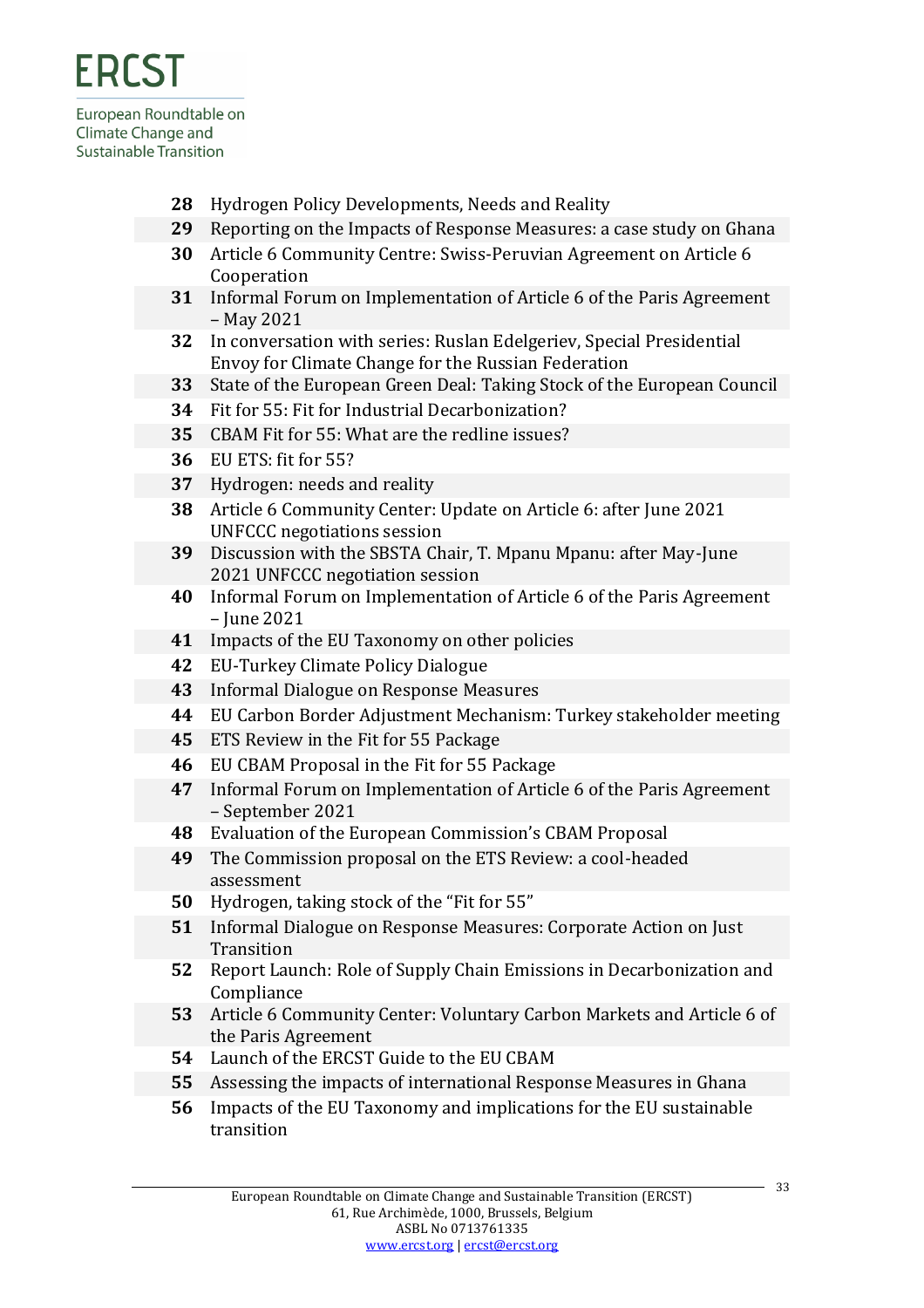

- **57** EU-Turkey Climate Policy Dialogue: Deep dive on CBAM, ETS and the Just Transition Mechanism
- **58** Carbon Contracts for Difference (CCfD)
- **59** Cooperation on Border Carbon Adjustments
- **60** ELECTRICITY PRICES IN THE EU The balance between regulation and markets
- **61** COP26 Side Event 'Implementation of markets and non-market provisions in the Paris Agreement'
- **62** COP26 Side Event 'Reporting on the Impacts of Response Measures: Case Study in Ghana'
- **63** How to make the EU Taxonomy an international tool?

### **Annex 2: List of publications released in 2021**

### <span id="page-33-0"></span>**No. Title of Publication**

- **1** Position Paper ERCST's response to the European Commission's public consultation for the review of the EU Emissions Trading System (EU ETS)
- **2** Division and use of revenues in Phase 4 of the EU ETS options to operationalise the December 2020 EUCO conclusions
- **3** Addressing the supply-demand imbalance in the EU ETS through the Market Stability Reserve
- **4** Update on developments in the international jurisdictions on the Border Carbon Adjustments
- **5** Update on developments in the international jurisdictions on the Border Carbon Adjustments
- **6** Border Carbon Adjustments in the EU: Sectoral Deep Dive
- **7** Ensuring the Acceptability of Border Carbon Adjustments
- **8** The Review of the EU ETS Overview of the EU Commission Proposal, 14 July 2021
- **9** 2021 State of the EU ETS Report
- **10** Border Carbon Adjustments in the EU: A Policy Proposal
- **11** The Review of the Market Stability Reserve (MSR)
- **12** Recommendations on Funding Mechanisms in the Revised EU ETS
- **13** Preliminary Study on the economic impact that EU CBAM could potentially impose on foreign exporters of products to the EU market – Thailand, India, and Vietnam
- **14** Update on developments in the international jurisdictions on the Border Carbon Adjustments – part 3